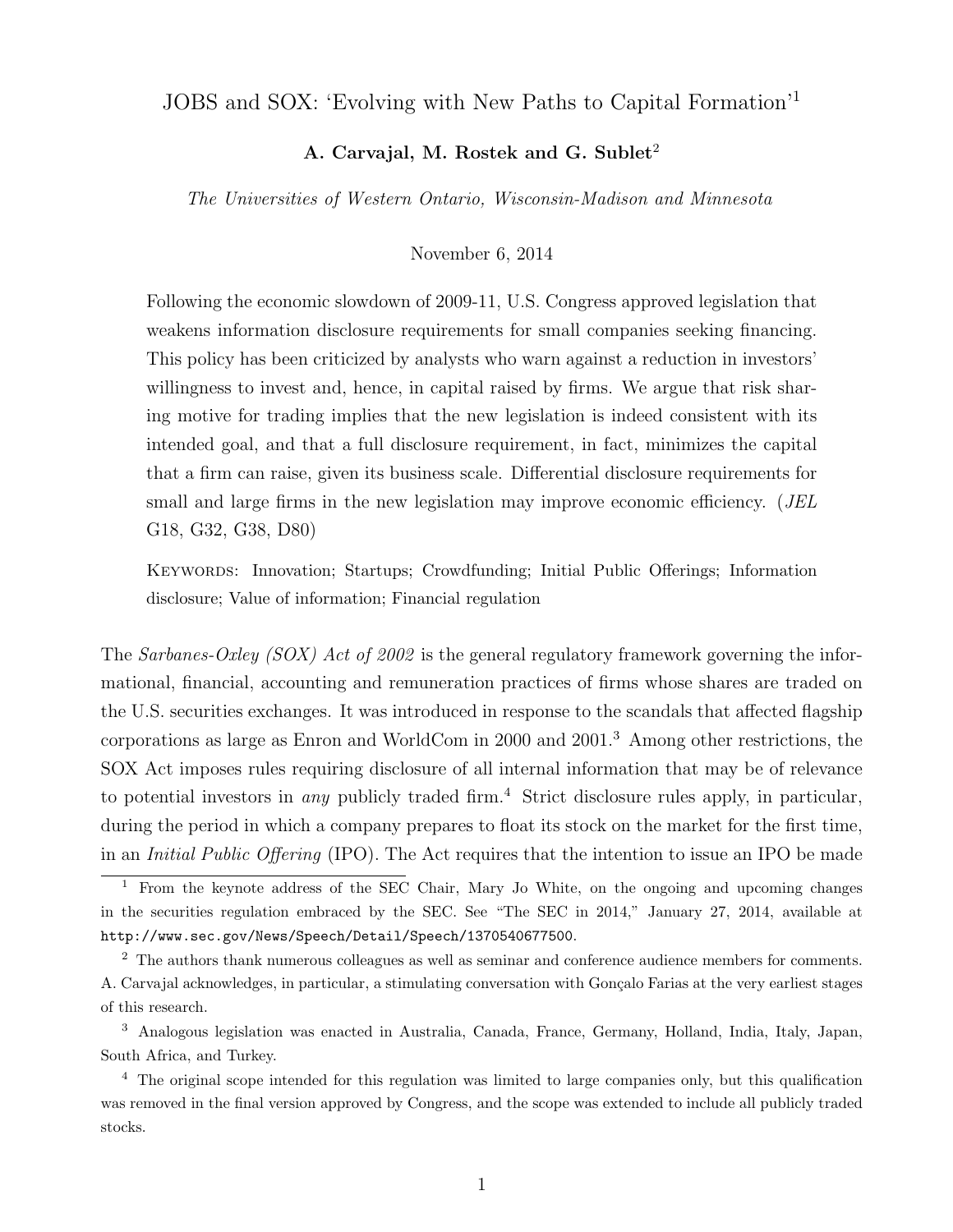public immediately after the company communicates it to the Securities Exchange Commission (SEC), and that all communications between the SEC and the company in regards to the IPO be made available to the public; it also establishes minimum time periods between different phases of the IPO, which are meant to give potential buyers ample opportunity to scrutinize the information made available by the company.

In the context of the economic slowdown of 2009-2011, with a decline in IPOs and mergers and acquisitions, concerns arose about the inability of small companies to raise the equity needed to fund the start of their economic activities.<sup>5</sup> In response to this concern, the U.S. Congress approved the *Jumpstart Our Business Startups Act*, or JOBS Act, which was signed into law in April 2012. This act eases the securities regulations for small companies going public in a significant way: it reduces the time to be maintained between the planning and the actual occurrence of the IPO, and lightens the reporting requirements; moreover, it permits confidentiality of a company's declaration to the SEC that it plans to issue an IPO, and allows the company to withhold from the public information about its finances until just before shares are sold;<sup>6</sup> it allows confidentiality of the communications between the company and the SEC; and it permits withdrawal from the IPO process without informing the public.<sup>7</sup> We provide a brief review of these regulations below.

Perceived by some as a "historic turning point,"<sup>8</sup> the intent of this change in the regulatory

<sup>5</sup> Since the peak in 1997 with 8,823 exchange-listed companies, public company listings in the United States declined for 15 consecutive years to only 4,916 companies at the end of 2012 (Weild, Kim and Newport, 2013).

6 In its famously "secret" IPO, Twitter filed documents two months prior to announcing, in a tweet, its intention to go public. About 70-80% of all IPOs in the United States that took place in 2013 began as confidential filings. An estimated 75% of companies, typically small, that file for an IPO do not go public. http://dealbook.nytimes.com/2014/02/09.

<sup>7</sup> The Act was signed on April 5, 2012. Title I (IPO On-Ramp) entitles firms with annual gross revenues of up to \$1 billion to reduced regulatory and reporting requirements. Title II lifts the ban on general solicitation and general advertising. Under review by the SEC are Title III, or the Capital Raising Online While Deferring Fraud and Unethical Non-Disclosure Act (CROWDFUND Act), allowing small firms to raise capital from unaccredited investors through crowdfunding and Title IV (Regulation A+, an exemption from the registration, auditing and reporting requirements mandated by the Securities Act, applicable to *small public* offerings). An overview of the status of the provisions of the JOBS Act, as of May 2014, is available at http://crowdfunding.mit.edu; the SEC Staff Report issued in December 2013 (SEC, 2013) provides a summary of the studies and solicited comments on disclosure requirements, as mandated by the JOBS Act.

<sup>8</sup> Harvard Law School Forum on Corporate Governance and Financial Regulation, http://blogs.law.harvard.edu /corpgov/2014/01/15. The JOBS Act has been called "a potential game-changer" for startups by President Obama, when signing the bill into law; "the start of what promises to be a period of transformative change in capital formation" by SEC Chairwoman White; and "the most significant change to United States federal securities laws for developing companies in modern history" in a report for OECD prepared by David Weild IV (former Vice-chairman of NASDAQ, also known as the "father" of the JOBS Act), Edward Kim and Lisa Newport.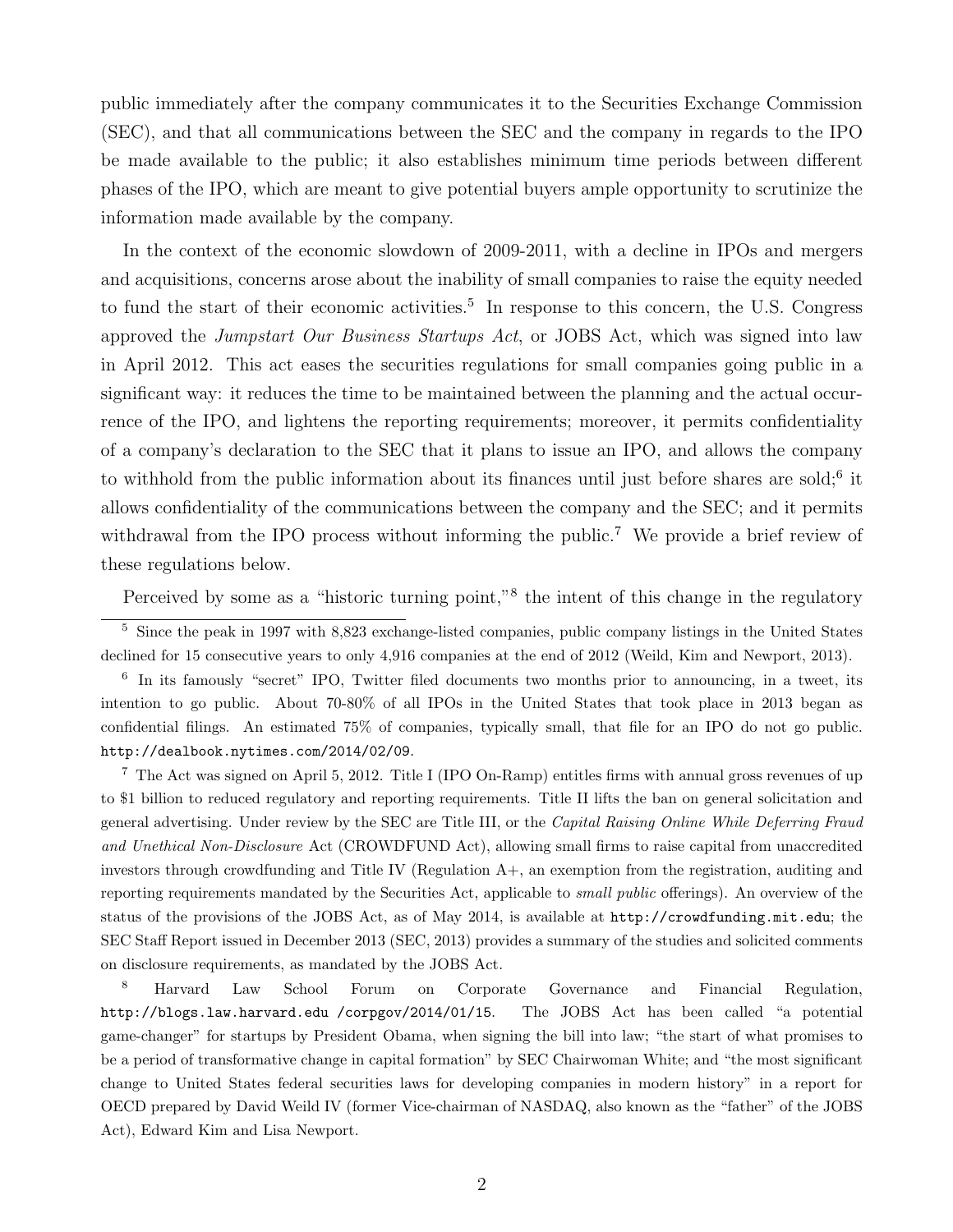framework is not only to make it easier for companies to go public in an IPO process, but also to enhance the ability of smaller business, subject to lighter regulation, to raise capital in *private* markets through the figure of *crowdfunding*.<sup>9</sup> The rationale has been that forcing small firms to engage in extensive information disclosure was detrimental to their funding, particularly for young, high-growth companies seeking capital from the public market, and for small startups looking for financing in the private market in a rapid manner.<sup>10</sup> Apart from receiving bipartisan support in Congress, the bill was widely supported by the National Venture Capital Association, many startup founders, investors and entrepreneurs.

At the same time, the Act has been criticized by state regulators and investor advocate groups (including the American Association of Retired Persons, or AARP, the Consumer Federation of America, the Council of Institutional Investors, the North American Securities Administrators Association, and Americans for Financial Reform), who argue that the practice of less forthcoming information disclosure will not only decrease investors' welfare, but thereby also reduce their willingness to invest and, hence, the value of equity ultimately raised by the issuing firms.

To a large extent, these criticisms are consistent with the existing literature. The arguments based on the classic "information unraveling mechanism" suggest that the easier provisions of the JOBS Act would not be of benefit to the issuer of an IPO: when an informed party tries to withhold his private knowledge from another agent, in equilibrium he is unable to do so, as the uninformed party is able to deduce what information the informed agent has, from how much he chooses to disclose. In the language of equity investment, a potential buyer would interpret the limited disclosure of information as an indication that the firm is of low value, which in turn would lower his willingness to pay.

Main results: The message of this paper is that, to a large extent, these criticisms are excessively pessimistic and, in fact, the provisions of the new legislation are in line with their intentions. To begin, the unraveling mechanism is not of first order: the very nature of the innovations and startups explicitly targeted by the JOBS Act is that the seeking of financing occurs at an early, often experimental stage of project development, when uncertainty about the return is faced by both investors and entrepreneurs. Information gathering by entrepreneurs themselves requires

<sup>&</sup>lt;sup>9</sup> The U.S. private markets are already larger than the public ones in terms of providing access to capital. In 2013, capital raised in public offerings totaled \$1.3 trillion, in comparison to \$1.6 trillion raised in offerings not registered with the SEC.

<sup>10</sup> A majority of small companies view accessing new investors and raising capital as their biggest challenge (http://money.cnn.com/2014/01/07/smallbusiness/crowdfunding-investments). For the past 80 years, any public announcement by a startup that they were seeking investment — be it at speaking engagements, through videos, or via a post on their website or social networks — was deemed illegal by Rule 506 of Regulation D and Rule 144A of the Securities Act of 1933. (As of the writing of this article, the solicitation ban was removed with respect to unaccredited investors; the lift is expected to be extended to unaccredited investors.)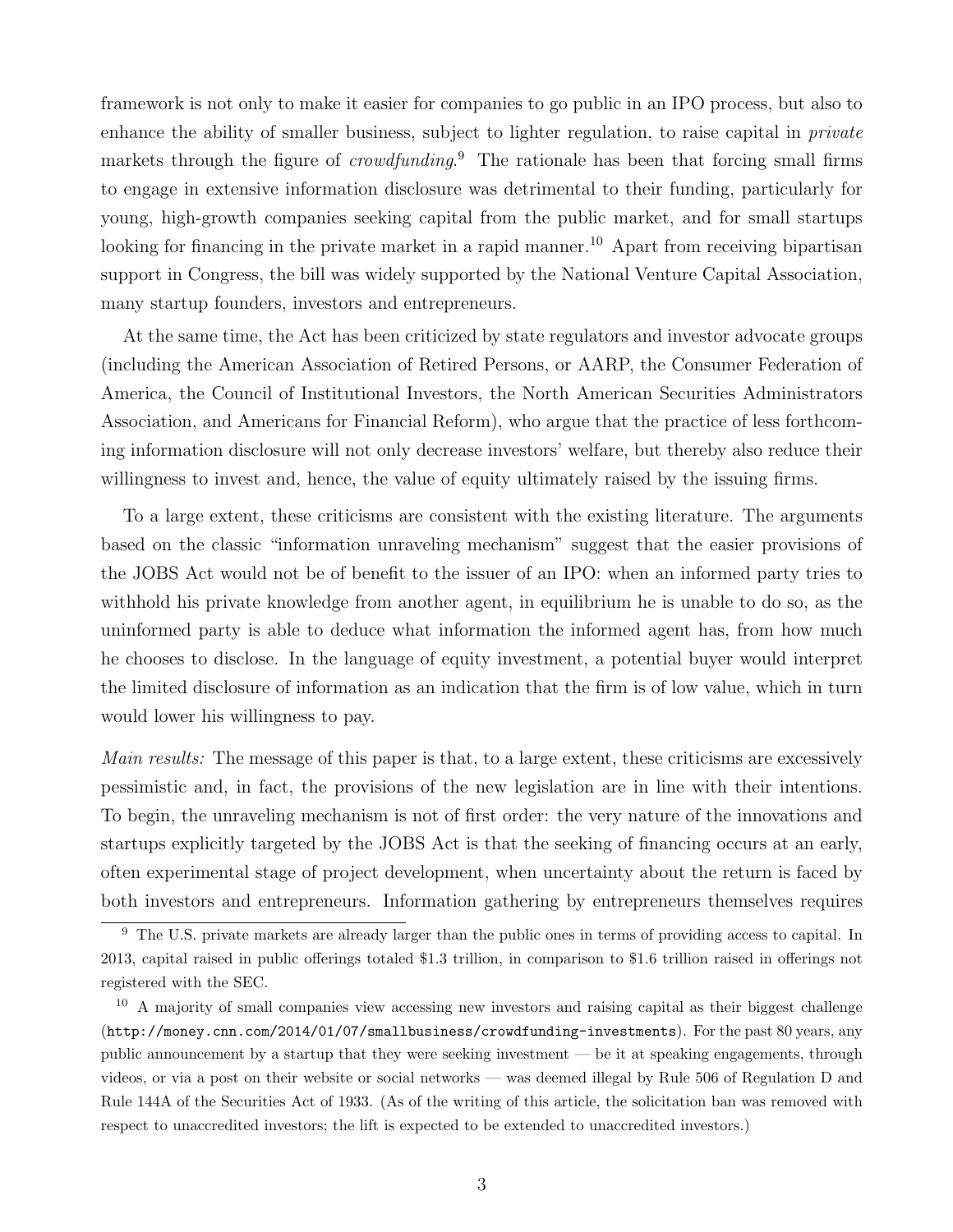a certain advancement in project development. Thus, the canonical information asymmetry in which the 'quality' of innovation (or the state of the world) is known to one of the parties is largely absent at the funding seeking phase. $^{11}$ 

Our first main result is that, as long as the investors differ in their risk sharing needs but have the same utility over consumption, with decreasing absolute risk aversion, the SOX Act, in fact, *minimizes* the amount of capital that the issuer can raise in the IPO, given the business scale. The key mechanism is that full disclosure lowers the *average* marginal utility of income across investors, state by state.<sup>12</sup> With less forthcoming information, instead, investors typically cannot share their risks perfectly, which opens a wedge between their wealth levels. The resulting increase in the average marginal utility across investors takes place in all states of the world, at least weakly, so the pricing kernel of the firm's market price increases. We show that any partial disclosure is, hence, preferred over full disclosure by a firm seeking financing, for a large class of firm objectives encompassing all non-risk-loving behavior.

Apart from the effectiveness in raising capital, a major concern of the JOBS Act's critics has been investor protection — a concern due to the limited transparency permitted by the Act and the high riskiness of the businesses it intends to promote.<sup>13</sup> The second main finding of the paper suggests that the Act's less stringent requirements on information gathering and disclosure are not only consistent with the goal of regulatory change to facilitate raising capital, but may also benefit the investors. While any limitation on information to investors distorts ex-post efficiency of the wealth allocation, by affecting the investors'  $ex$ -ante risk sharing needs and, hence, willingness to pay, it also alters the marginal expected revenue function of the entrepreneurs. This marginal revenue effect differs for small- and large-scale businesses. Consequently, with non-decreasing marginal cost of innovation, limited disclosure not only raises more capital for small-scale (high-marginal-cost) firms, but it also encourages greater innovations than stricter

<sup>&</sup>lt;sup>11</sup> The  $ex$ -ante risk involved in the innovator's ability to generate equity value by building a company is seen as the main characteristic of equity-based crowdfunding (Agrawal, Catalini and Goldfarb, 2014).

<sup>&</sup>lt;sup>12</sup> Carvajal, Rostek and Weretka (2012) showed that a similar mechanism, though operating through the span of assets and not information disclosure, gives rise to endogenous market incompleteness.

<sup>13</sup> Investor protection was a key notion for many state regulators in opposing the new Regulation A+ and blocking the usage of preexisting Regulation A, argued to be promoting investment too risky for retail investors (Guzik, 2014). In fact, major grounds for the SEC's non-participation (under its prior Chair) in creating the federal legislation of the JOBS Act and in its lack of support of crowdfunding for profit was the perceived inconsistency with the Commission's obligation to protect investors. SEC commissioner Luis A. Aguilar expressed concern that "the bill would seriously hurt investors by reducing transparency and investor protection" and that "access to ... information [is] needed to make good investment decisions" (March 16, 2012; http://www. sec.gov/News/PublicStmt/Detail/PublicStmt/1365171490120). Our findings suggest that the JOB Act's provisions are in accordance with the three statutory missions of the SEC — "to protect investors, maintain fair, orderly, and efficient markets, and facilitate capital formation."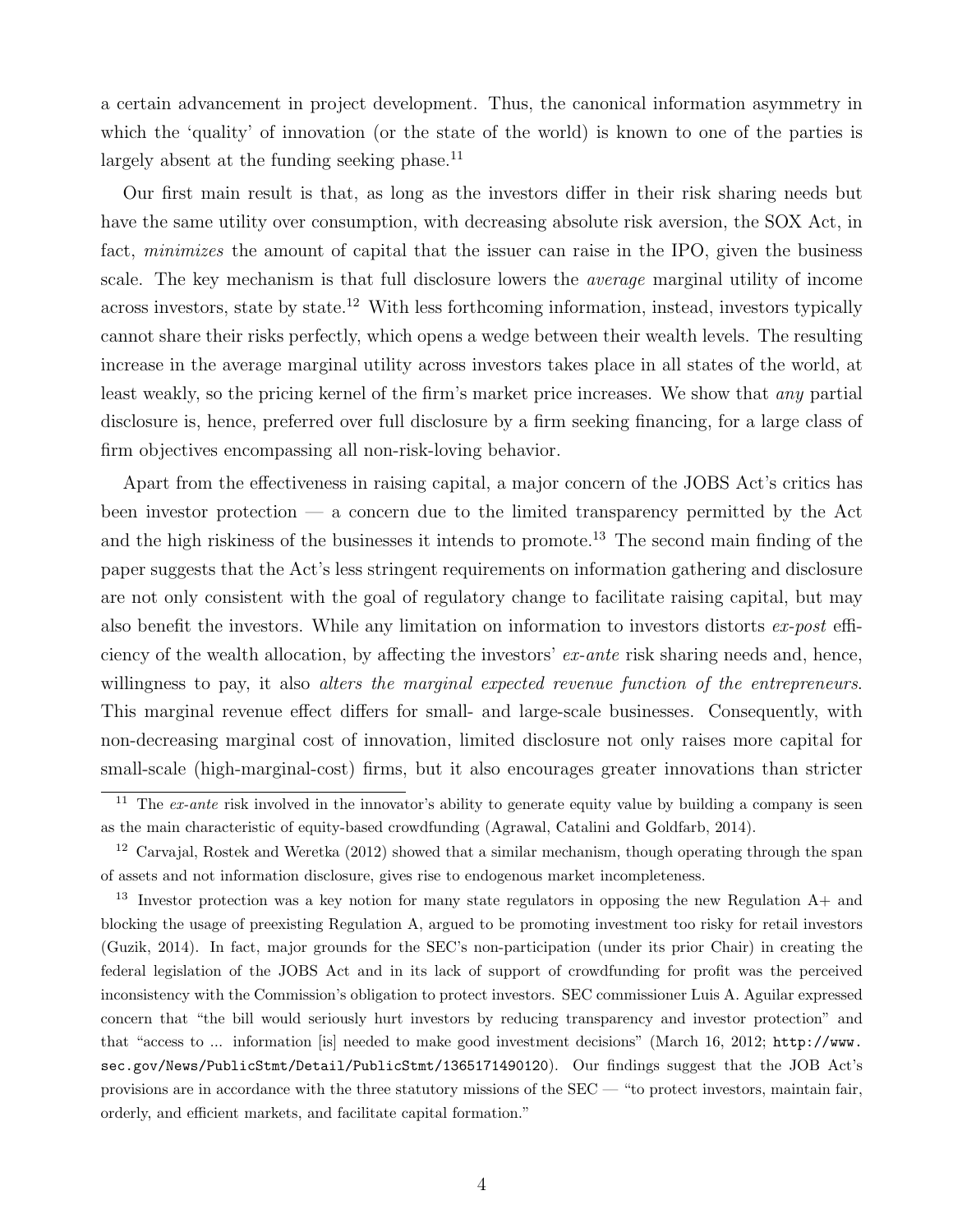disclosure requirements would;<sup>14</sup> and large-scale (low-marginal-cost) innovations are greater under *strict* disclosure requirements. That is, disclosure requirements that scale with the size of the firm induce larger projects for both small and large businesses, which in turn benefits the investors. Thus, a regulation of information disclosure that exploits the differential effect of information disclosure on the scale has the potential to improve welfare not only for small businesses, but also for investors.<sup>15</sup> Thus, differential regulation may be Pareto-improving. This qualifies the negative conclusions about strict disclosure, which continues to apply to large firms in the new financing framework, that one might draw from the analysis for a fixed business size.

Several properties of the optimal disclosure strategy we establish shed light on other debated aspects of the JOBS Act. For the objective of raising capital, requiring more disclosure may be the preferred choice by *large* firms: the firm would choose to disclose information fully, in order to commit itself to issuing a large IPO — although it gets less funding per unit of scale, the choice of scale is sufficiently large for the total capital raised to be larger. Importantly, in this sense the regulation is self-enforcing, which indicates a low regulatory monitoring burden. We show that, even without accounting for the additional effect of disclosure on the business scale, lifting the mandate of full disclosure does not imply that the firms will necessarily choose maximal withdrawal. In general, firms will benefit from providing investors with some information — the value of information is not monotone in disclosure. Thus, insofar as the arguments concerning investor protection intrinsically value that a certain degree of transparency be preserved, a regulation that requires the firm to disclose or report some information, if or when they have it, can be in line with the incentives of capital-seeking firms. Furthermore, so can a regulation mandating that investors be informed about any losses, as is often deemed appropriate for investor protection: as we show, a policy that requires firms to disclose detailed information about losses and only the fact that it is not losing money in states with positive returns would, in fact, be preferred by these firms to revealing all information in states where the firm makes positive profits and revealing only that profits will not be positive when the firm loses money. Along with

<sup>&</sup>lt;sup>14</sup> Equating investor protection with maximal transparency used to be the traditional view at the SEC. Our analysis offers support to an apparent shift away from that view. While the SEC Chair at the time of the bill's signing, Mary Schapiro, expressed her opposition to the Act, new Chairwoman White proclaimed that important priorities for 2014 were: providing new and more flexible ways for companies of all sizes, but particularly smaller companies, to raise capital; the final implementation of crowdfunding; and an updated Regulation A (https://www.sec.gov/News/Speech/Detail/Speech/1370540677500).

<sup>&</sup>lt;sup>15</sup> Our finding that the introduction of mild disclosure requirements for small businesses and, contingent on size exemptions, for high-growth businesses increases the scale of these businesses is, then, consistent with the major objective of the JOBS legislation in the post-crisis economy to stimulate employment creation. Following the passage of the JOBS Act, the Kauffman Foundation released a report stating that 92% of a company's job growth occurs after its IPO; and that nearly 1.9 million new jobs were forfeited during the previous decade due to a 70% decline in IPOs.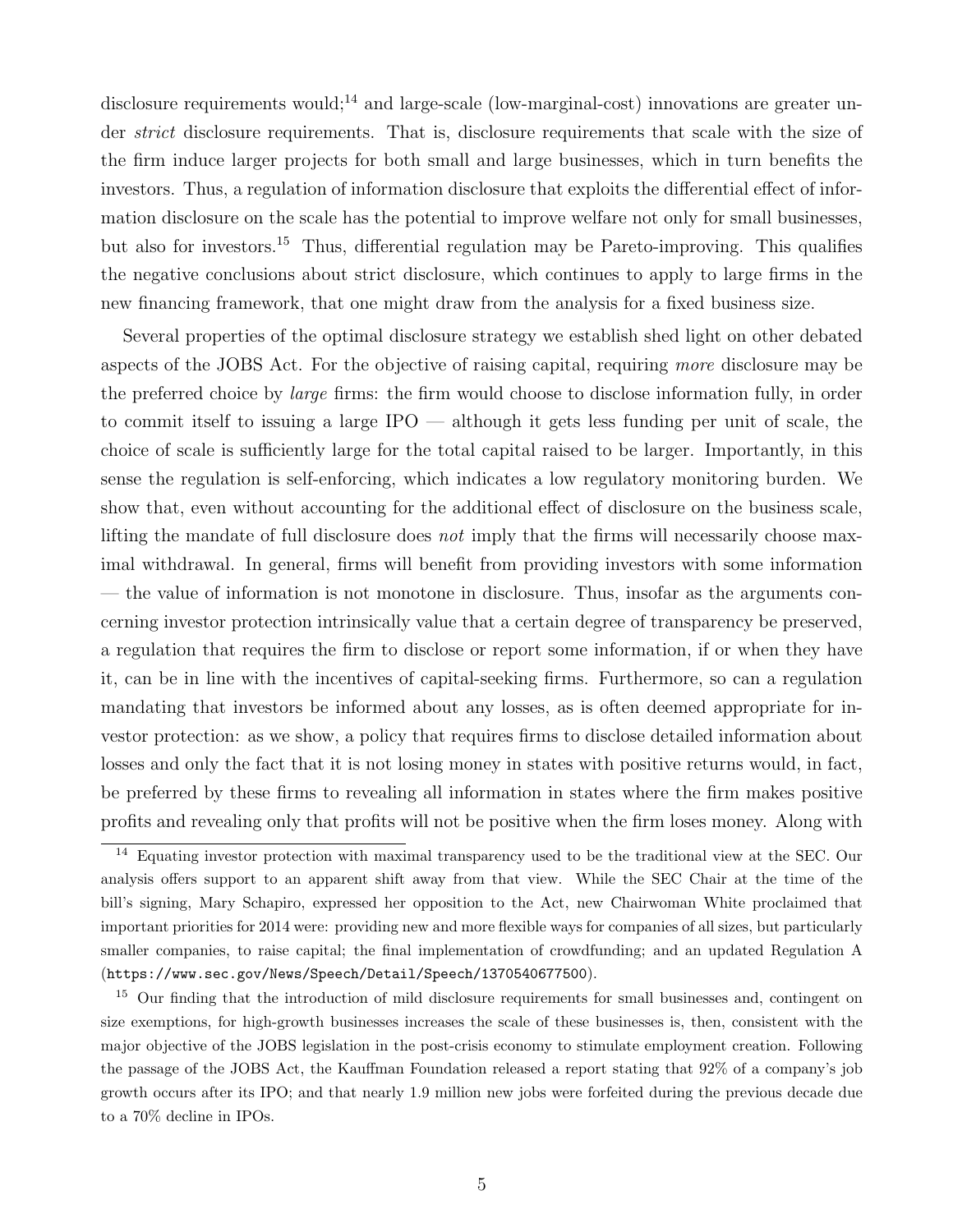no reliance on unravelling, this contrasts sharply with the classic "good news/bad news" result in asymmetric information environments.

The key economic mechanism that this paper highlights as relevant in the design of the financing framework is that disclosure policy can be an effective instrument in impacting firm financing, incentives and welfare *even absent inference effects*. The mechanism involves a link between disclosure and risk sharing, rather than value or 'quality.' The results hold for any distributions of firm returns and distributions of investors' wealth, and, thus, demand little knowledge from regulatory bodies.

Related Literature: Important lessons concerning the impact of information disclosure have come from the theory on asymmetric information. In particular, the influential strand of literature on persuasion games examines how, in an attempt to benefit from privately known information, the informed party manages the disclosure of these facts (Milgrom and Roberts, 1986; Shin, 2003; Kamenica and Gentzkow, 2011; Che, Dessein and Kartik, 2013; and Gentzkow and Kamenica, 2014).<sup>16</sup> As mentioned above, though, the adverse selection effects between the investors and the firm do not bind for early-stage financing, given that the information about return is limited on the part of entrepreneurs seeking funding and investors alike.<sup>17</sup> Likewise, the moral hazard effects of improved incentives through disclosure that ties stock prices to managerial actions and, thus, enhances investment efficiency at the firm level (e.g., Fishman and Hagerty, 1989) are less likely to play a role at the stage where the information about return needed for structuring incentives is unavailable.

The idea that less information can make agents better off has been recognized at least since Hirshleifer (1971). The argument we present differs from the Hirshleifer effect  $-$  i.e., that uncertainty helps risk sharing. In our setting, investors would benefit unambiguously if information were to be disclosed fully. The mechanism through which limited disclosure can make raising capital more effective operates by introducing less than full risk sharing among investors. While this conflicts with efficiency for a fixed size of innovation, efficiency may improve once the effect of information disclosure on the size of innovations is accounted for.

In the past decade, some authors have discussed the potential welfare-reducing effects of disclosing public information about fundamentals, when agents learn from public (price) and private signals (e.g., Morris and Shin, 2002; Angeletos and Pavan, 2007; and Amador and Weill, 2010). These arguments, too, explore inference and coordination externalities among investors

<sup>16</sup> Milgom (2008) offers an early review of this literature.

<sup>&</sup>lt;sup>17</sup> Or, these effects are only part of the challenge in designing a regulatory framework for capital access, for which, familiar institutional solutions are available. In fact, as we report below, the screening measures stipulated in the JOBS Act apply to investors, in terms of their capacity to bear risk, rather than to firms (other than large businesses).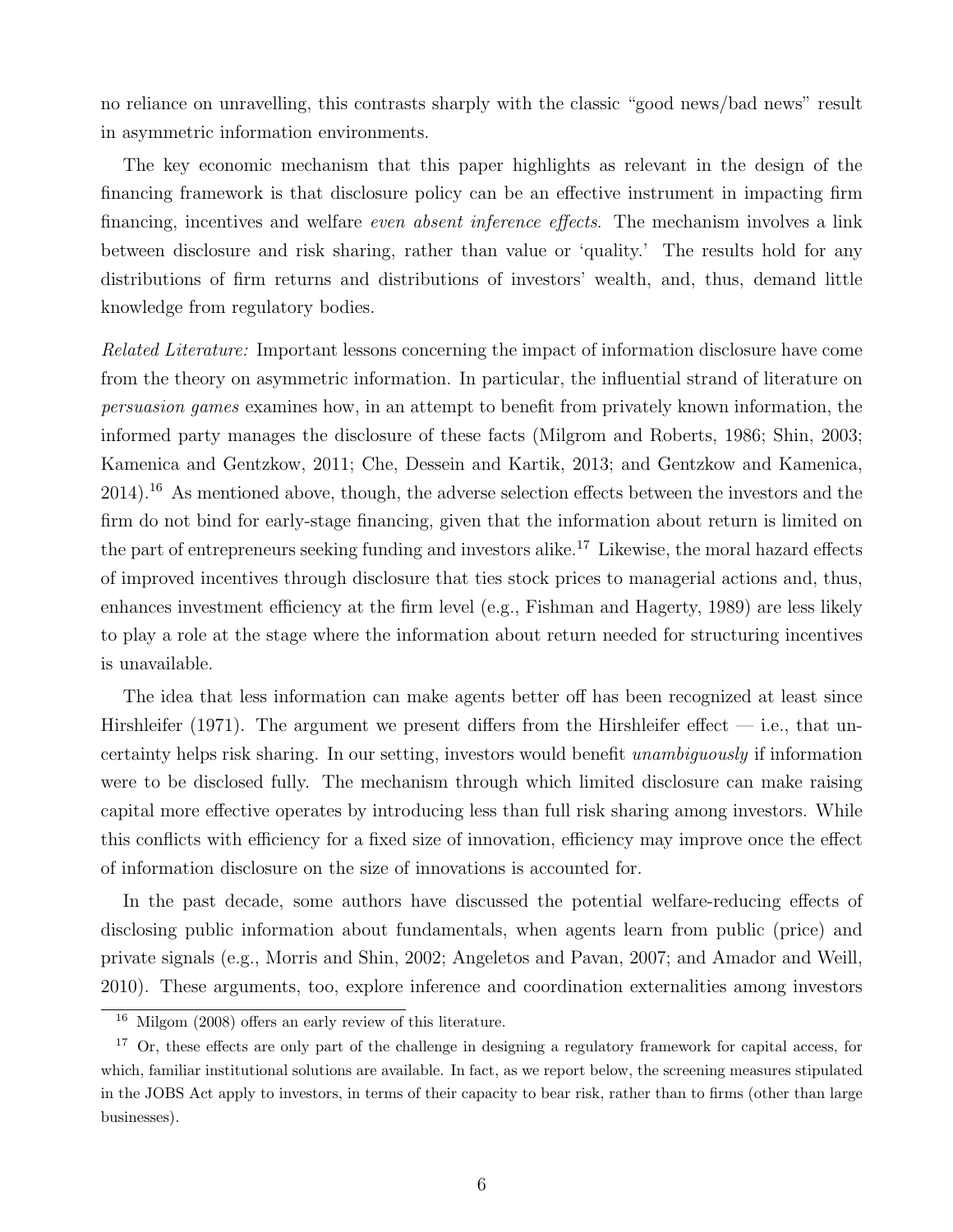when information is asymmetric among the investors.<sup>18</sup>

In the context of the economic crisis, several authors have also put forward new arguments according to which less transparency ensures more *market liquidity*. Pagano and Volpin (2008) and Dang, Gorton and Holmstrom (2009) suggest that security design itself may give rise to adverse selection and shut down trade. Morris and Shin (2012) argue how market confidence, defined as approximate common knowledge, can shut down trade in the presence of adverse selection. The closely related discussion of regulatory reforms regarding transparency has pointed to trade-offs between providing accuracy and commonality of beliefs (Morris and Shin, 2007; Holmstrom, 2009). Again, all these effects of asymmetric information, either direct or through higher-order beliefs, are absent in our analysis and, to the extent that they are more relevant for the risky, small firm innovations covered by the JOBS Act, would strengthen our conclusions.<sup>19</sup>

Broadly speaking, the problem we study is one of information design: the information to be made available in the economy is chosen ex ante (i.e., when information is symmetric across agents). Information disclosure then affects both beliefs and allocations. While the recent and growing literature on information design (referenced in Gentzkow and Kamenica, 2014) focuses on the strategic effects of information through beliefs, this paper studies market-based effects of information through allocations. In particular, the main results in Kamenica and Gentzkow (2011) suggest that if the value function of the sender is convex in the belief of the receiver, then information disclosure creates a dispersion in posterior beliefs, which benefits the sender (since the concavification lies strictly above a convex value function). This paper argues that, with decreasing absolute risk aversion, the value function of the sender is convex in the allocation; full information disclosure minimizes the dispersion in the allocation, which minimizes the benefit of the sender. Also, since, in a market economy, the information designer's value function is parametrized by the endowment allocation, the insight of Kamenica and Gentzkow (2011) about a simplification of the optimal information design problem is not readily applicable here.

Finally, to the best of our knowledge, the strong predictive link between the behavior of risk aversion (the shape of marginal utility) and the effects of information disclosure is new.

<sup>18</sup> A major advantage of crowdfunding is seen in 'leveraging the wisdom of the crowd.' Low communication costs via online platforms facilitate information gathering and progress monitoring for distant funders, also enabling funders to participate in the very development of the idea. In any case, the mechanisms deriving from the information dispersed among investors, as proposed by these authors, would reinforce our conclusions.

<sup>19</sup> At the same time, the asymmetric information considerations – adverse selection, moral hazard and, in a game-theoretic jargon, persuasion and pandering – continue to shape the new regulatory framework through the strict disclosure, audit and reporting requirements for financing of large businesses going public, or medium size firms beyond their exemption period. One insight from our results is that the financing benefits from more complete disclosure for large businesses suggest that at the stage of company development when entrepreneurs will have gained knowledge about returns, taking measures against adverse selection or moral hazard can be self-enforcing.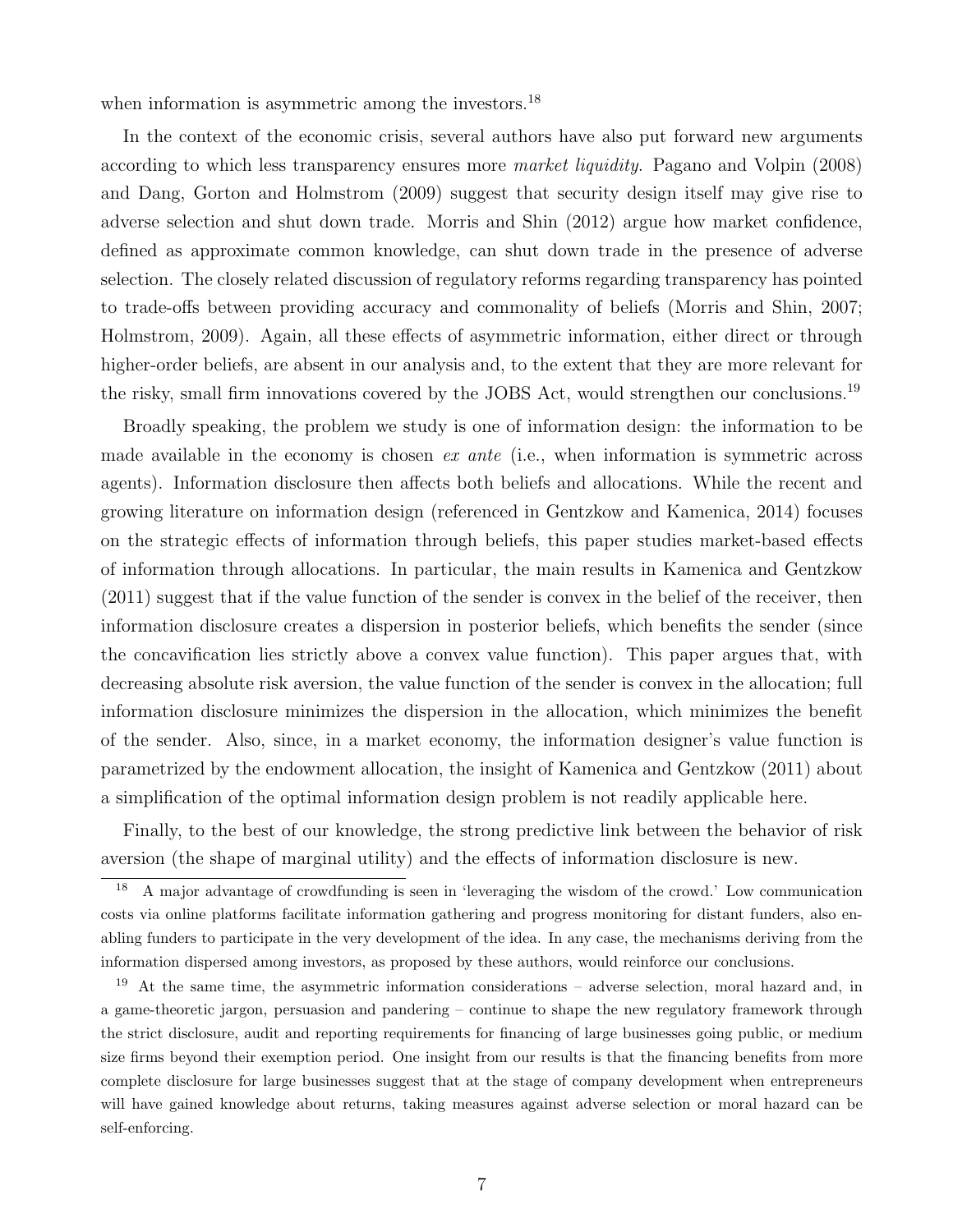# I. Some Details of the JOBS Act and Our Results

By recognizing that the disclosure policy transforms the firms' marginal revenues and indirectly impacts the choice of business scale, our analysis suggests that the financing options introduced by the JOBS Act appear to jointly create a regulatory framework that exploits the *differential* impact of disclosure on capital raised, efficiency and investor protection between small and large firms. The new options, either enacted or at an advanced review stage, are:

- Crowdfunding: This option enables financing through a large number of small investors in the private market, with light disclosure requirements for small businesses — up to \$1 million in equity.<sup>20</sup>
- Regulation  $A +$ : This option offers disclosure exemptions for financing through the public market that are *contingent* on the scale of business for a certain time period;<sup>21</sup> to increase the equity dollar ceiling from \$5 million to \$50 million, and to lower the regulatory cost burden, at the cost of additional reporting and audit.
- IPO  $On-Ramp:$  This option makes it easier for young, high-growth firms to raise capital in the public market at an early stage by extending the period that temporarily lowers the cost of accessing the capital markets from 2 to up to 5 years. $^{22}$

Essentially, along with the SOX Act, these financing options design a regulatory model allowing for *limited disclosure that scales with business size*. Also scaled across the new financing options are investor restrictions (i.e., individual investment limits based on income, aggregate

<sup>22</sup> To "enter the ramp," a company must qualify as an *emerging growth company* — a newly defined class with annual gross revenue of less than \$1 billion in the prior fiscal year. A company "exits the ramp" when it has more than \$1 billion in gross revenue, completes the five-year transitionary period, issues more than \$1 billion in non-convertible debt within a three-year period, or becomes classified as a large accelerated filer (e.g., due to market capitalization starting at \$700 million).

 $\frac{20}{20}$  This rule refers to equity-based crowdfounding with capital raised by selling stock, as opposed to donationbased crowdfunding.

<sup>&</sup>lt;sup>21</sup> It aims to improve upon Regulation A, which intended to ease the process of going public for small firms (up to \$5 million in equity). Available for over 20 years, Regulation A was rarely used — a fact attributed to the small scale threshold and high regulatory costs. Offerings are subject to compliance with separate registration, review and qualification requirements in every state where the offering is conducted. In addition, many states de facto prohibited utilizing Regulation A on the grounds of investor protection — practice that excluded entire industries from taking advantage of Regulation A, such as biotech, which generates little if any revenue in the early years and expects to be profitable only after 3 to 5 years, and high-tech development-stage companies, excluded under some state (blue sky) laws on the grounds of oversized valuations relative to book value or earnings per share. Numerous businesses, including Apple Computer, were denied financing this way.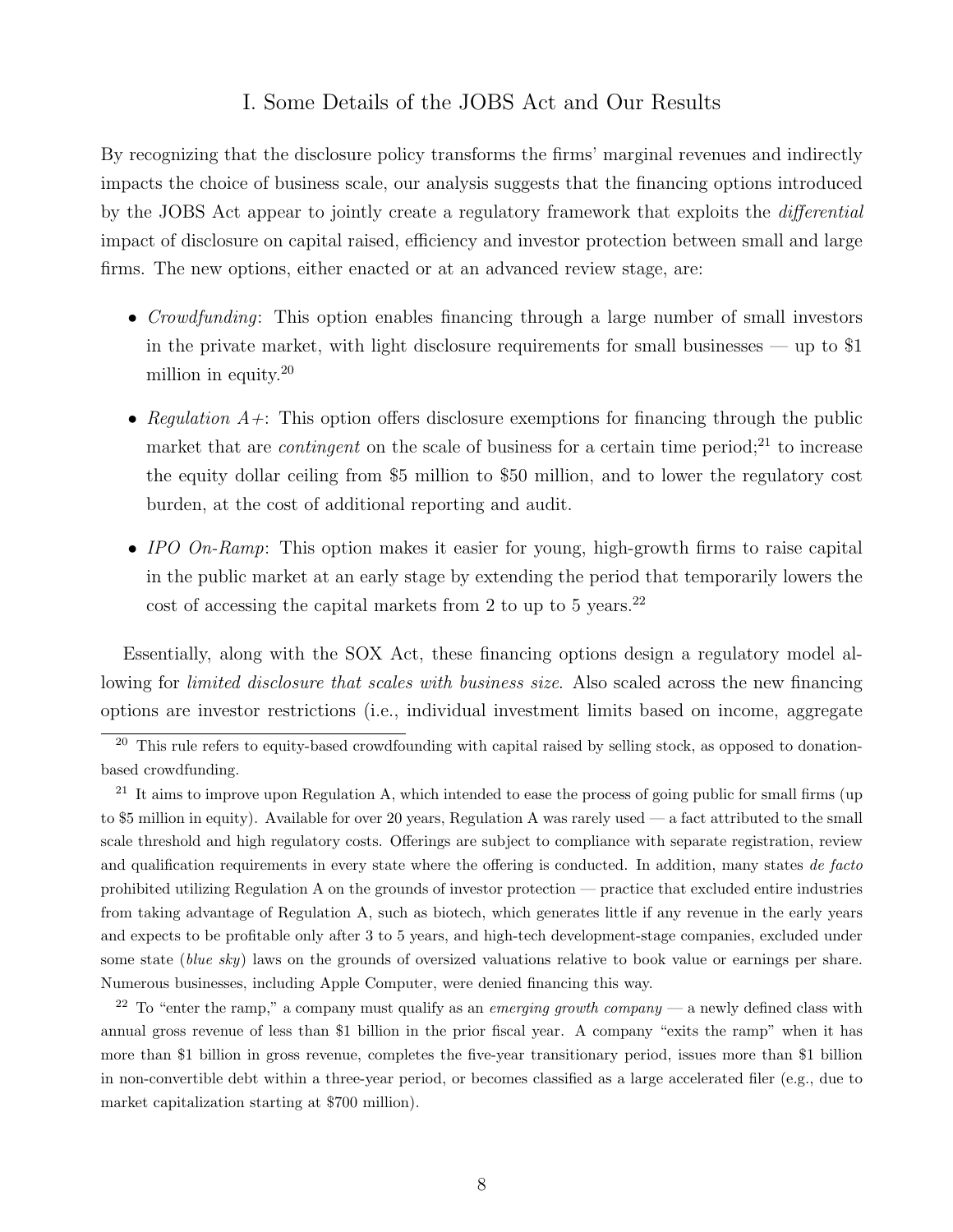offering limits, and investor accreditation requirements).<sup>23</sup> In addition to the improvement in the allocative efficiency for small and large innovations, the transformation of the firm's marginal revenue through disclosure that we show indicates an aggregate efficiency effect: the capital formation framework in which disclosure and investor protection scale with business size changes the market structure for financing by leveraging capital potential that may otherwise not be available, or utilized. Namely, crowdfunding, along with the currently reviewed proposal to further extend business financing to unaccredited investors, gives rise to a *private* market with a new asset class and a new investor class for early stage investment.<sup>24</sup> In turn, Regulation  $A+$ and IPO On Ramp incentivize companies with high growth potential to aim for large, efficient scale, while enabling initial financing under limited disclosure at an early stage of small-scale development and attracting large investments at a large-scale stage under more complete disclosure that induces greater risk sharing by investors.<sup>25</sup>

Part of the rationale behind legalizing Internet solicitation is the expectation that online technology can help protect investors, by screening purchasers of securities to ensure that risky securities are purchased by investors who can afford the risk. The usage of online platforms also seeks to reduce risk exposure by making funding in small increments economically feasible.

<sup>24</sup> A study by CrowdFund IQ (2013) reports that 58% of all adults in the United States are interested in participating in crowdfunding with the average investment estimated at \$1,300, and the size of the market of unaccredited investors estimated as a multiple of that of accredited investors and venture capital combined.

It is understood that many small businesses could not be expected to meet the heightened audit and ongoing disclosure requirements of the new Regulation A+. The JOBS Act left unchanged the pre-Title IV Regulation A for small businesses seeking to raise up to \$5 million in the public market. At the same time, the SEC has solicited another round of comments on increasing the aggregate investment limit above \$1 million for crowdfunding investments.

 $25$  Timing is considered to be a critical element in the process of financing. The lighter reporting restrictions allowed by the JOBS Act for firms seeking funding privately facilitate quick access to capital. For the companies going public that are innovative and  $ex$ -ante risky, the disclosure exemptions provide the time necessary to develop the knowledge and capacity to comply with the stricter reporting and disclosure demanded from larger companies, unless and until a company meets the threshold subject to strict reporting requirements. Confidential filing of IPO-related documents when going public enables a company to control the timing of its announcement, the binding deadline for public disclosure of the offering documents being about 21 days before the "road show" for prospective investors, which is a couple months less than under JOBS. The main benefit of secret filings is seen in allowing companies to test the waters for an offering without disclosing their financial data if they decide not to go public. During the process, the information in the draft registration statement will continue to change and the antifraud provisions of the federal securities laws continue to apply to the content of testing-the-waters communications.

<sup>&</sup>lt;sup>23</sup> A condition for the exemption from the requirement to register public offerings with the SEC is a limit on the amount a person may invest per year: the maximum of \$2,000 or 5% for investors earning, or worth, up to  $$100,000$ ; and the minimum of  $$100,000$  or  $10\%$  for investors earning, or worth, at least  $$100,000$ . In addition, offerings in the range \$100,000-\$500,000 require a review of financial statements, and offerings above \$500,000 (the maximum capped at \$1,000,000) require an audit.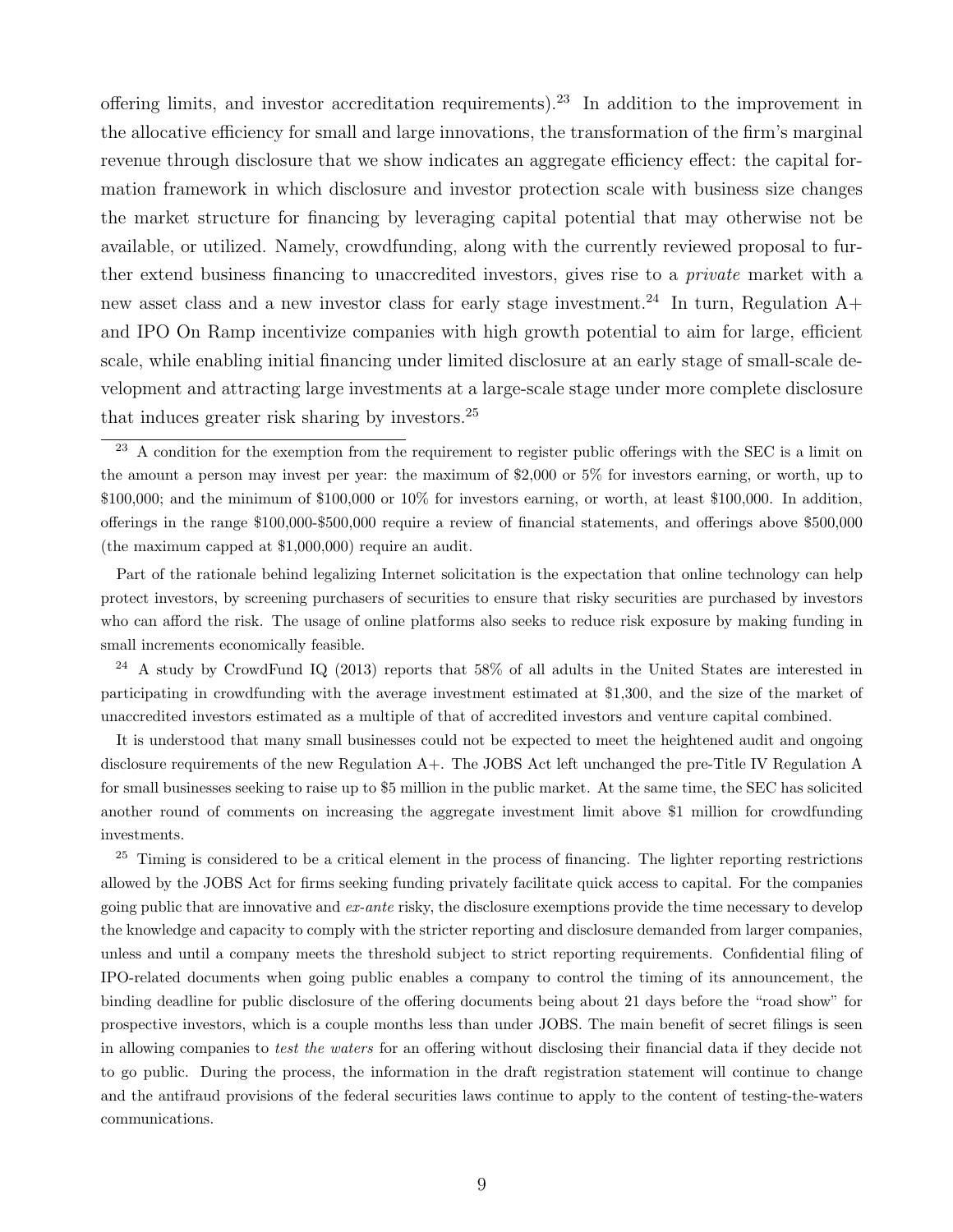### II. The Setting

Let us consider an information disclosure problem in which a firm, a set of competitive investors and an investment bank interact over three periods,  $t = 0, 1, 2$ .

In period 0, the firm looks to raise capital to fund the research and development  $(R\&D)$  phase of an investment project. The outcome of this project — namely, the firm's return in period 2 — is ex-ante uncertain. Let S denote the set of states, which we assume to be finite, and for each  $s \in \mathcal{S}$ , let  $r_s$  be the return in that state. There is a commonly held prior belief,  $Pr(s) > 0$ , that state s will occur.

There are  $I \geq 2$  classes of investors, indexed by  $i = 1, \ldots, I$ . We assume that each of these classes is of equal, unit mass.<sup>26</sup> They differ in their future wealth: investors of type i have an income  $w_s^i$  in period 2, when the state is s. This means that, after trading in all other existing assets, we allow for correlation between the investors' wealth and the investment project's risk.<sup>27</sup>

All investors are risk averse and have expected-utility preferences with respect to a common cardinal utility function,  $u : \mathbb{R} \to \mathbb{R}$ , over period-2 wealth. With respect to period-1 wealth, their preferences are quasi-linear. That is, given wealth x in period 1, and uncertain wealth  $(x_s)_{s\in\mathcal{S}}$  in period 2, their ex-ante utility is

$$
x + \sum_{s \in \mathcal{S}} \Pr(s) \cdot u(x_s).
$$

We assume that function  $u$  is twice continuously differentiable, strictly increasing and strictly concave, and satisfies the standard Inada conditions. Importantly, we also assume that the investors are *prudent*: their marginal utility is strictly convex, so that they exhibit decreasing absolute risk aversion.<sup>28</sup>

The assumption that all investors have common preferences means that their motive for trading is risk sharing, and not any kind of betting.<sup>29</sup>

<sup>28</sup> The functional forms that are most common in economic models — e.g., CARA, CRRA, logarithmic have globally convex marginal functions. If the marginal utility function is concave over the relevant domain, the effects of information disclosure on prices will be reversed. It is important to note that the implications of the general link between the convexity of marginal utility and valuation (through information disclosure) that this paper develops concern heterogeneity in marginal utilities *across* investors and apply in *every* state. Thus, they differ from the individual optimization effects of marginal utility differences across states in the precautionary saving motive.

<sup>29</sup> Betting based on beliefs is less likely to be relevant at the funding-seeking stage, see Ft. 18 Also, in view of Ft. 27, the reader may want to impose further structure on the distribution of investors' incomes. Of particular interest is the assumption that investors may have traded a riskless asset, in which case one would like to impose

<sup>&</sup>lt;sup>26</sup> This assumption can easily be modified, at the cost of extra notation only.

<sup>&</sup>lt;sup>27</sup> Our approach is one of partial equilibrium in that we leave the trade in other assets unmodelled, and in our assumption that such trade will be unaffected by the IPO of the firm. We believe that this approach is acceptable, since the policy we study, the JOBS Act, covers only small firms.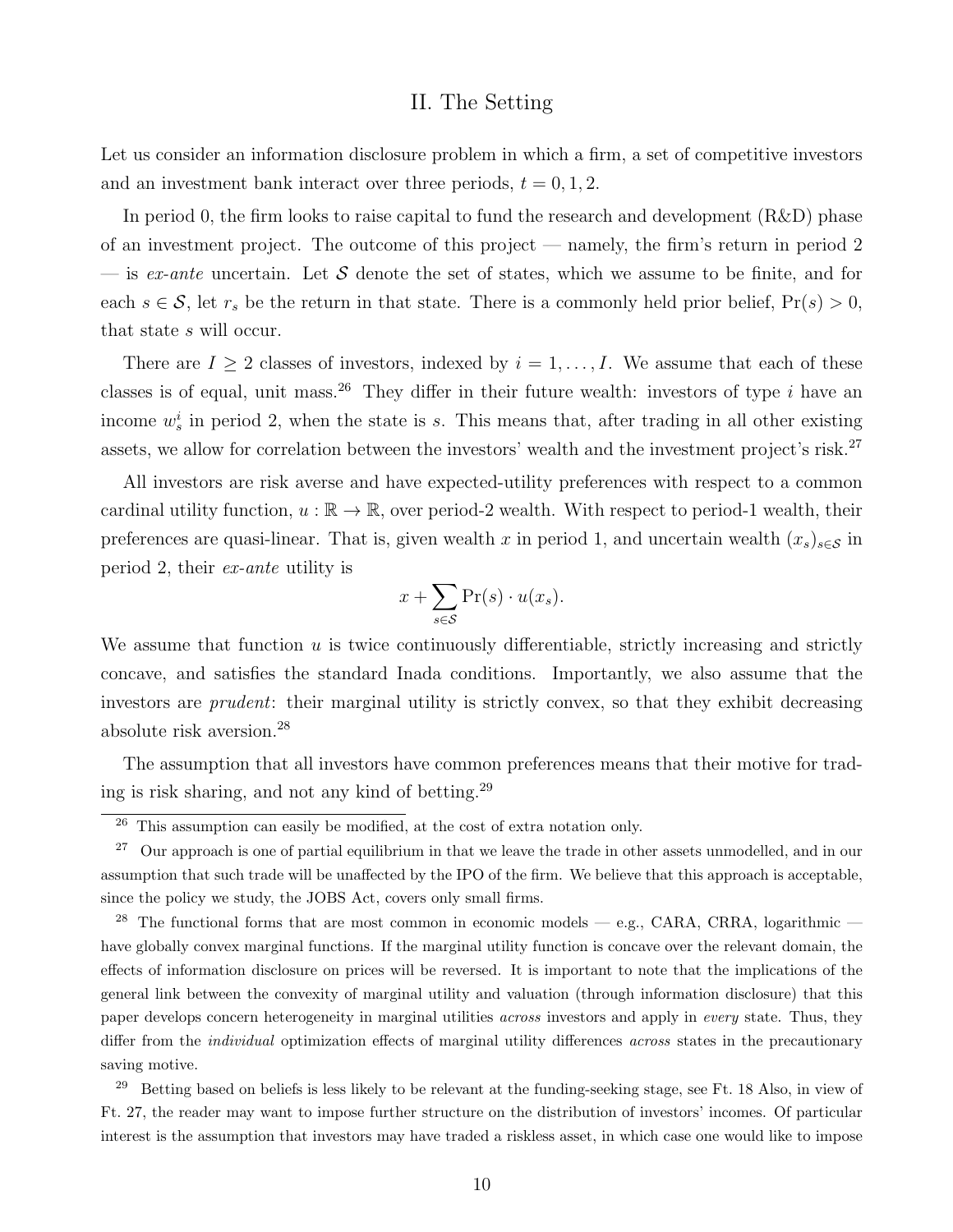In period 0, the firm receives liquidity from a risk-neutral investment bank. These funds represent the amount that the bank and the firm agree upon in the underwriting contract, discounted at a risk-free interest rate,  $\bar{r}$ .<sup>30</sup> Once the R&D stage is completed, at date 1, the firm privately learns the realized state of nature, after which the underwriting investment bank sells the firm's stock to public investors in the IPO.

## III. Information Disclosure and Liquidity

As allowed by the JOBS Act, the firm *chooses* how much of its private information to disclose before the IPO takes place. While the firm need not disclose all its information, its statements are assumed to be verifiable and cannot mislead the market about the return of its investment project. For this, we assume that, after realizing state s, the firm announces and event  $E \subset \mathcal{S}$ such that  $s \in E^{31}$  With this information, the stock of the firm is traded in a competitive IPO.

Importantly, under the provisions of the JOBS Act the firm can use the investment bank as a commitment device. In view of this, we assume that when the bank and the firm sign the underwriting contract, the firm commits to disclosing (future) information according to a partition,  $P$ , of the state space.<sup>32</sup> Then, in period 1, if the firm realizes state s, it will make public the event  $E$  of the partition that contains  $s^{33}$ . This ex-ante commitment of the firm to a partition implies that the investors cannot discern any of the firm's private information beyond that for all investors  $i$  and  $i'$ ,

$$
\sum_{s \in \mathcal{S}} \Pr(s) \cdot u'(w_s^i) = \sum_{s \in \mathcal{S}} \Pr(s) \cdot u'(w_s^{i'}).
$$
\n
$$
(*)
$$

Our results remain unaffected by this assumption.

 $30\,$  E.g., in the most commonly used types of contracts, firm commitment contract or the best effort contract, the bank guarantees to sell the entire or possible amount at this agreed upon price.

Implicitly, we assume that there is a set of competitive risk-neutral investment banks, with free entry to the market, who share the common prior beliefs of the firm and the investors. This is why we assume that the underwriting bank does not extract any surplus, and discount the price at rate  $\bar{r}$ .

<sup>31</sup> For all agents in the economy, the prior belief over event E is  $Pr(E) = \sum_{s \in E} Pr(s)$ .

<sup>32</sup> All our conclusions carry over even if not all partitions are feasible or if the choice is dictated by a policy requirement rather than optimization.

Also, an alternative way of understanding the choice of a partition does not require this  $ex$ -ante commitment. That is, suppose that at date 0, the firm chooses how much information it will *qather* to be published in the future prospecti of the IPO. Then, the R&D phase will consist on finding out the realized *cell* of the partition, but no more. This interpretation may be favoured if information gathering is considered to be costly.

<sup>33</sup> At the risk of being repetitive, note that under the SOX Act, the firm would have no legal choice but to reveal all its private information. Under JOBS, however, this is no longer the case. For instance, the firm can sign a contract with the investment bank, under which the bank will impose a penalty if the information disclosure does not agree with the partition. If the stipulated fine is high enough, the bank will have an incentive to enforce this contract, and the courts would uphold the penalty.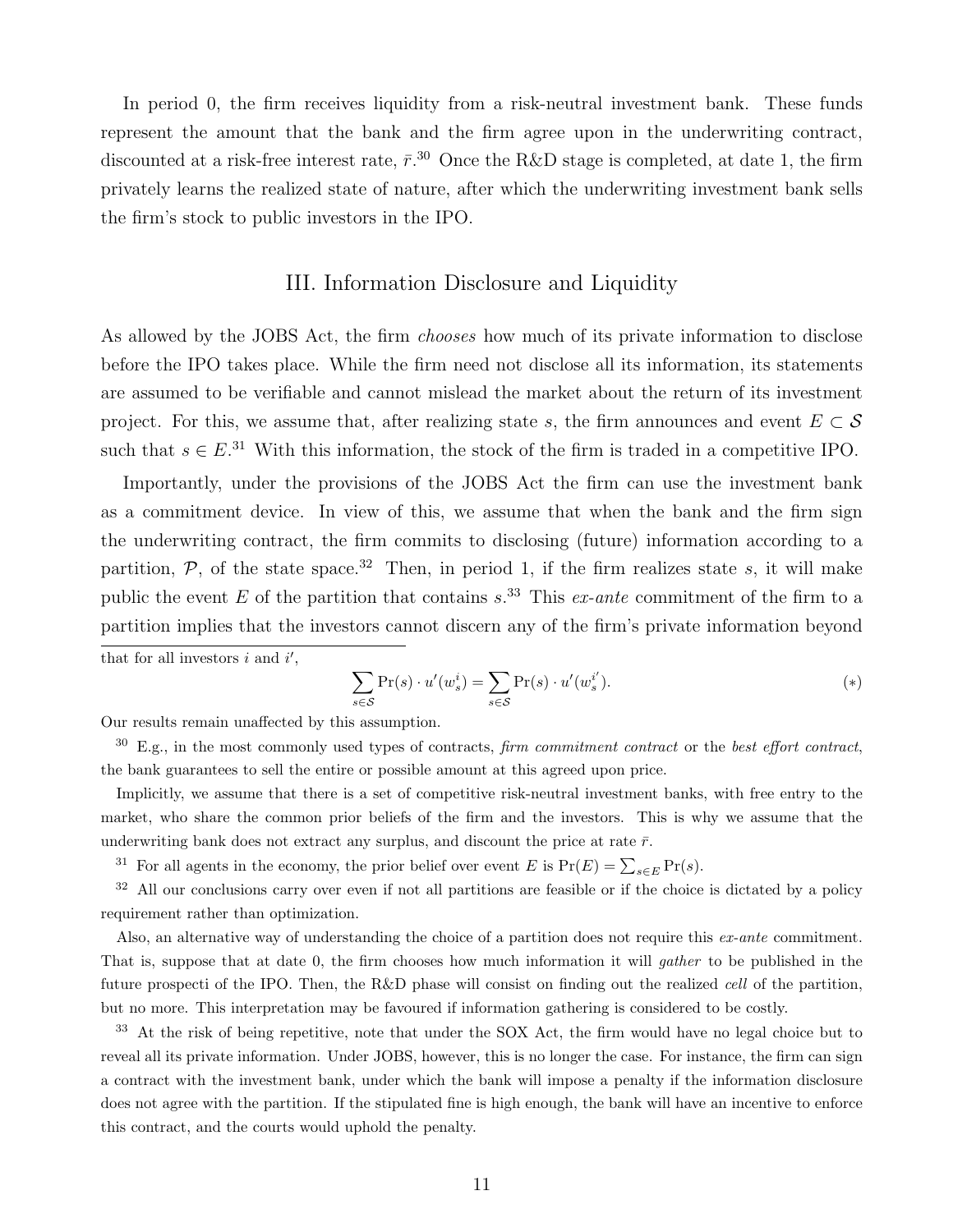the event that is revealed: the "unraveling" argument of Milgrom and Roberts (1986) does not operate, and the posterior belief of investors for state s is, simply,  $Pr(s \mid E)^{34}$ 

We shall refer to the case when the firm chooses the finest partition,  $\mathcal{P}^* = \{\{s\} \mid s \in \mathcal{S}\},\$ as full information disclosure. This would be the only option under the SOX regulations. The opposite case, when the firm chooses  $\mathcal{P}_* = \{S\}$ , amounts to no information disclosure. Any other partition will be referred to as a case of partial information disclosure.

The partition chosen by the firm at date 0 will determine the information with which investors trade in period 1. We denote by  $p(E)$  the price resulting in the IPO, when the investors are informed of event  $E$ . (This price, of course, is to be determined endogenously.) Foreseeing these event-contingent prices, the liquidity provided by the investment bank to the firm at date 0 is

$$
L(\mathcal{P}) = \frac{1}{1+\bar{r}} \cdot \sum_{E \in \mathcal{P}} \Pr(E) \cdot p(E). \tag{1}
$$

At a technical level, it may be worthwhile to emphasize that once the firm chooses a partition P, the price of its stock is induced as a random variable p over the state space S: this is the mapping  $s \mapsto p(E_s)$ , where  $E_s$  denotes the partition cell that contains state s.

## IV. The Price of the IPO

After event E has been announced, if the price of the stock is  $\bar{p}$ , investor i trades an amount  $y_E^i(\bar{p})$  of the stock, so as to solve the program

$$
\max_{y \in \mathbb{R}} \left\{-\bar{p} \cdot y + \sum_{s \in E} \Pr(s \mid E) \cdot u(w_s^i + y \cdot r_s)\right\}.
$$

The stock price after the announcement of event  $E, p(E)$ , is such that the total equity of the firm is absorbed by the public:  $\sum_i y_E^i[p(E)] = 1$ .

It is important to note here that the only trade taking place in the investors' optimization problems is the issuer's IPO. We are not modelling any other financial operations, nor are we allowing for secondary trade of the firm's equity — which is in accordance with the provisions of the JOBS Act.

 $34$  In line with Ft. 32, note that we may simply assume that the firm only observes an event that contains the actual state of nature, and then announces an event in the partition that contains its private observation, which is consistent with verifiability.

Relatedly, it has become common for the underwriters in IPOs under the emerging growth status to voluntarily impose a contractual research-quiet period. For IPOs that will be listed on a national securities exchange registered with the SEC, this period typically lasts for 25 calendar days following the IPO effective date. This practice comes from the view, shared by many industry participants, that investors ought to be looking at the information provided in the prospectus (Latham & Watkins LLP, 2013).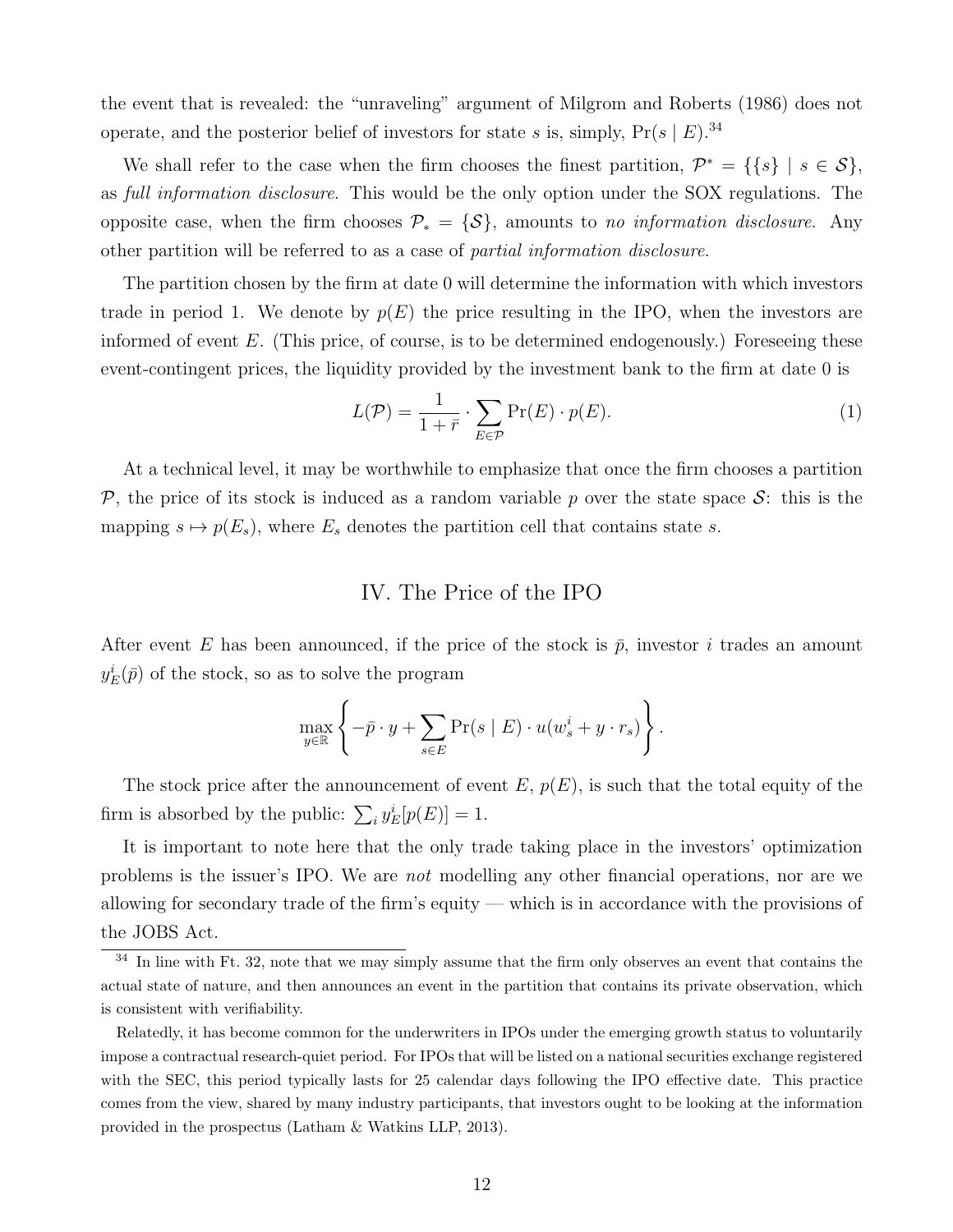For an objective function for the firm to be well-defined, we want the price of its stock to be uniquely determined for each event in the partition. To see that this is the case, define  $X(E)$ as the set of all period-2 investor wealth levels that may result from the trade of the stock after event E has been announced. That is,  $X(E)$  contains all profiles

$$
[(x_s^i)_{s \in E}]_{i=1}^I \in \mathbb{R}^{\|E\| \times I} \tag{2}
$$

that satisfy the following conditions: (1) for each  $s \in E$ ,  $\sum_i (x_s^i - w_s^i) = r_s$ ; and, (2) for each *i*, there exists some  $y^i$  such that  $x^i_s = w^i_s + y^i \cdot r_s$  for all  $s \in E$ . Now, let  $x(E)$  be the unique maximizer of program

$$
\max \left\{ \sum_{i} \sum_{s \in E} \Pr(s \mid E) \cdot u(x_s^i) \mid [(x_s^i)_{s \in E}]_{i=1}^I \in X(E) \right\},\tag{3}
$$

and define, for each  $s \in E$ ,

$$
\kappa(E,s) = \frac{1}{I} \cdot \sum_{i} u' \left( x_s^i(E) \right). \tag{4}
$$

Eq. (4) defines for us a second random variable,  $s \mapsto \kappa(E_s, s)$ , where, as before,  $E_s$  denotes the cell in  $P$  that contains s. We denote this variable as  $\kappa$  and shall refer to it as the *pricing* kernel. This is so, because, by Lemmas 1 and 2 in Carvajal, Rostek and Weretka (2012), the equilibrium price of the stock satisfies that

$$
p(E) = \sum_{s \in E} \Pr(s \mid E) \cdot \kappa(E, s) \cdot r_s.
$$
 (5)

## V. The Firm's Objective

The preferences of the firm are a binary relation,  $\gtrsim$ , over the set of all partitions of the state space. We assume that the firm ranks partitions as a function of *only* how they affect the price as a random variable. <sup>35</sup>

In what follows, we shall say that the firm's preferences are monotonic if, whenever a partition P induces a first-order stochastic improvement in the pricing kernel,  $\kappa$ , relative to that of partition P', the firm strictly prefers the former partition, so  $P \succ P'$ . If, under the same premise, we only have that  $P \succeq P'$ , we say that the preferences are *weakly monotonic*. Similarly, we shall say that preferences are *monotonic over information coarsening* if, whenever  $P$  is a coarsening of  $P'$  that induces a first-order stochastic improvement in the pricing kernel, we have that  $P \succ P'$ , with the weak version defined as above.

 $35$  That is, there is no intrinsic motive why the firm prefers one partition over another, other than the probability distribution they induce on the IPO price. For instance, it seems natural to assume that a partition that generates a first-order stochastic improvement in the stock price is preferred by the firm.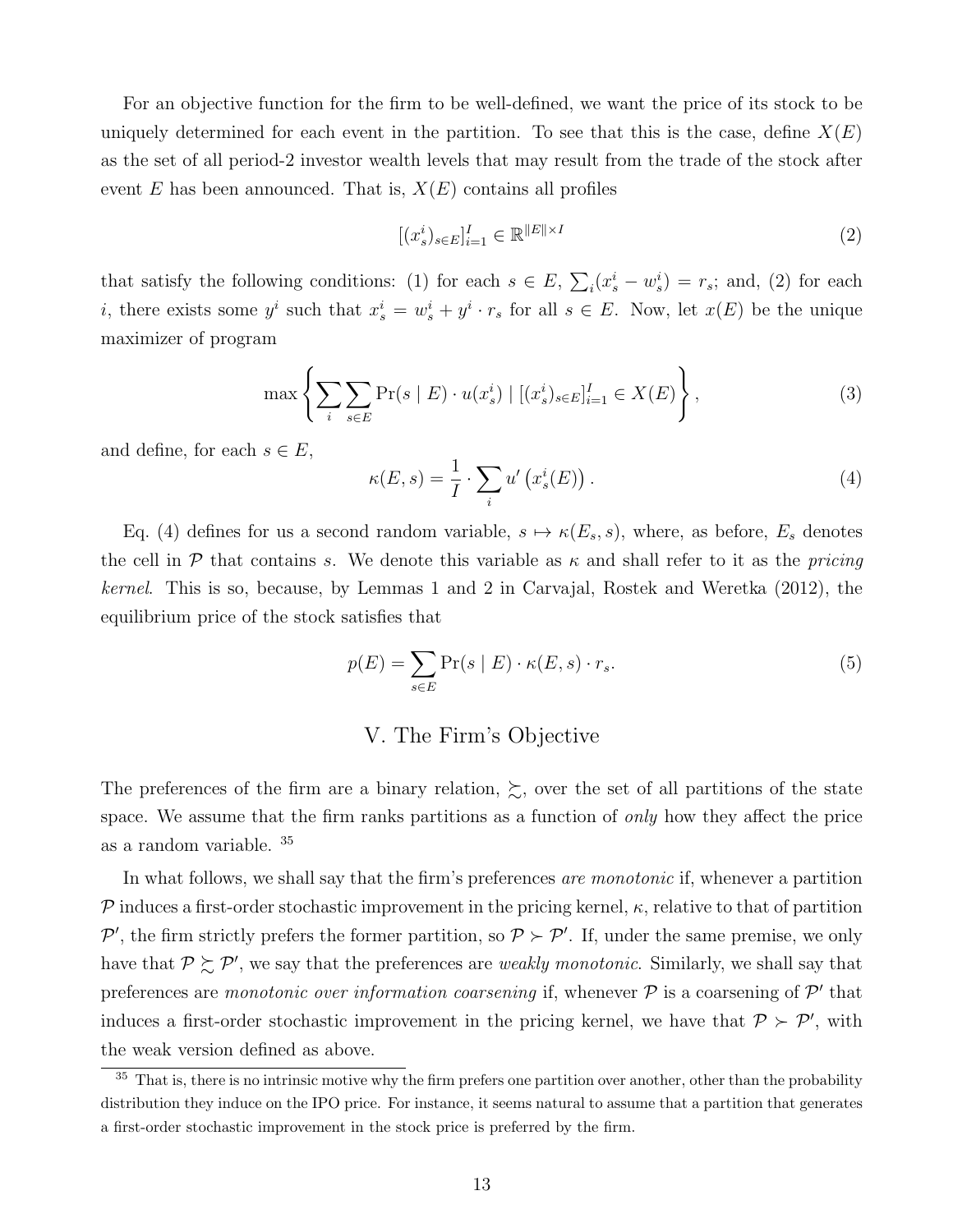Now, the stated goal of the regulatory change that motivates this paper was to improve the ability of small firms to fund their business startups. For that reason, we will assume, for the moment, that the firm ranks partitions according to the liquidity they generate. We refer to this ranking as expected liquidity preferences: the firm prefers  $P$  over  $P'$  if, and only if, the liquidity extended upon commitment to partition  $P$  is higher than that upon commitment to  $P'$ , namely<sup>36</sup>

$$
\mathcal{P} \succsim \mathcal{P}' \Leftrightarrow \sum_{E \in \mathcal{P}} \Pr(E) \cdot p(E) \ge \sum_{E \in \mathcal{P}'} \Pr(E) \cdot p(E).
$$

Our first result is that, under this criterion, the firm prefers a partition that induces a higher pricing kernel, in the sense of first-order stochastic dominance:

LEMMA 1 (Preference Monotonicity). If the return of the firm is positive in all states of the world, then the expected liquidity preferences are strictly monotonic.

## VI. Suboptimality of Full Disclosure

Our first main claim is that if the firm is risk averse, at least weakly, then its least preferred information disclosure strategy is the one imposed by the SOX regulation: any partial disclosure partition will be preferred to full disclosure. The key mechanism is the relation between information disclosure and the pricing kernel, which the following proposition establishes to hold in the strong sense of the first-order stochastic dominance. Our next proposition states that this is indeed the case when the firm has expected liquidity preference (and is, hence, risk neutral).

PROPOSITION 1 (Disclosure and Pricing Kernel). Suppose that the return of the firm is positive in all states of the world. If the firm has expected liquidity preferences, then any partition that discloses no or only partial information is strictly preferred to the full disclosure partition, generically in the investors' wealth profiles. For all wealth profiles, all partitions are at least as good as the full disclosure partition.

The intuition behind this result is not obscure. In the full information partition, the firm eliminates all risk at the moment of the IPO, so the investors trade the stock only because it provides riskless savings rather than risk sharing. When this is the case, all investors ex post have the same wealth.<sup>37</sup> Instead, if a partition discloses less information, some risk remains at the IPO. Generically, the investors will be unable to use the firm's equity to trade away all the remaining risk, and, consequently, they will not all have the same ex-post wealth in at least one

<sup>36</sup> Under the assumption that the investment banks are risk-neutral, it is immaterial whether the firm gets the loan at date 0, or if it wants to maximize its expected value in the IPO at time 1. This is why we can refer to this relation as *expected* liquidity preferences.

<sup>&</sup>lt;sup>37</sup> That is, for all  $s, x_s^i = x_s^j$ , for all i and all j.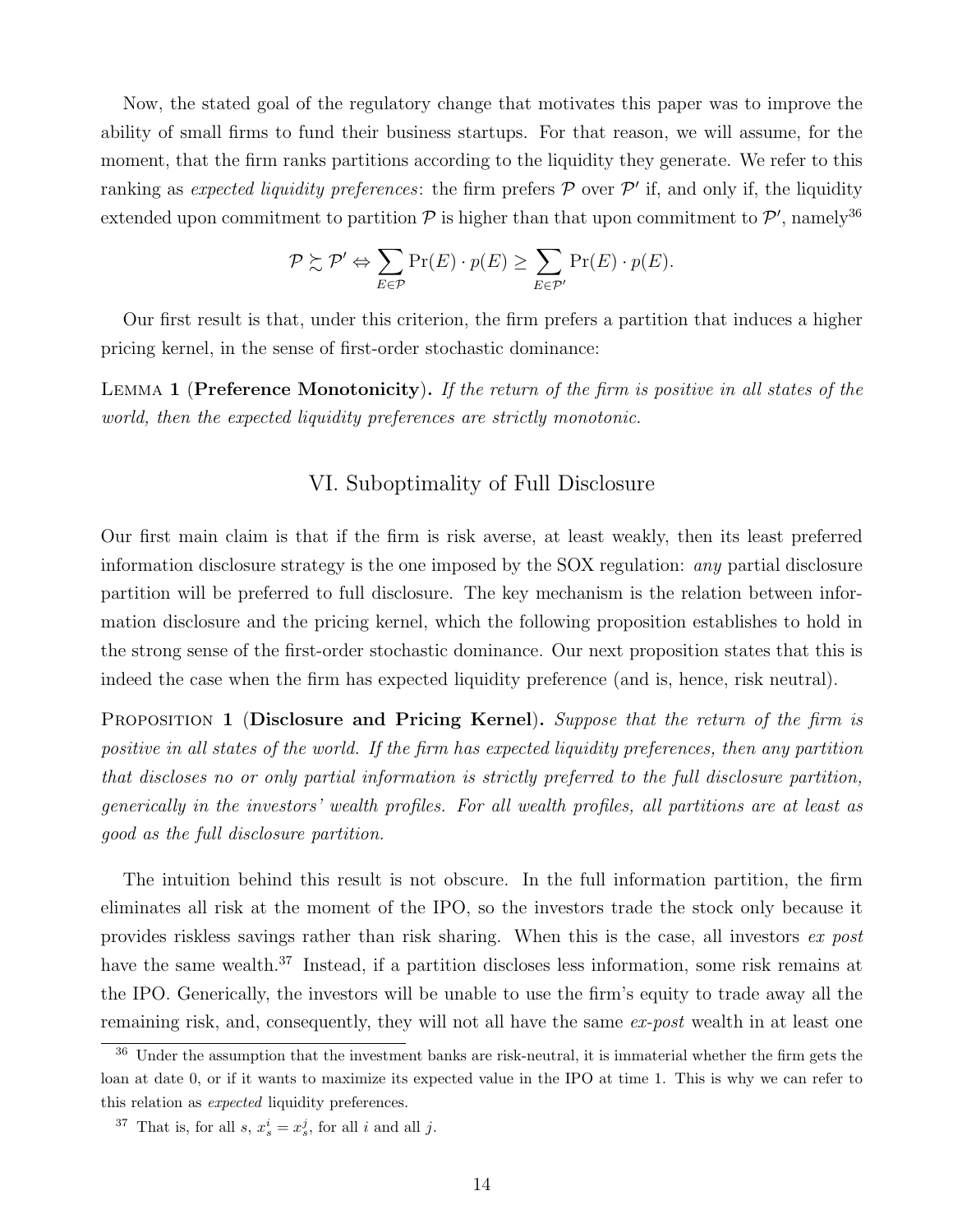state. Since the utility function of the investors displays prudence, so that the marginal utility of wealth is convex, this dispersion in wealth will increase the average marginal utility of investors in that state.

It follows, immediately, that the result of Proposition 1 holds true for any monotonic preference relation, and not just for the expected liquidity preferences. The next result strengthens this insight and shows that the disclosure partition induced by the SOX Act is the least preferred one according to any preferences that are monotonic over information coarsening.

PROPOSITION 2 (Optimality of Partial Disclosure). Suppose that the return of the firm is positive in all states of the world. If the firm's preferences are monotonic in information coarsening, then any partition that discloses no or only partial information is strictly preferred to the full disclosure partition, generically in the investors' wealth profiles. For all wealth profiles, if the firm's preferences are weakly monotonic in information coarsening, all partitions are at least as good as the full disclosure partition.

Proposition 2 shows that the firm prefers any disclosure that allows only partial information over full disclosure, and that this holds for all distributions of investor wealth and not just in expected terms. This is important, as it implies that the issuer does not need to know the wealth profiles of the investors in order to determine that full disclosure is suboptimal.

We will show below that the result of this proposition applies to a general class of firm preferences that includes essentially any form of non-risk loving behavior. For the moment, let us highlight several additional properties of the optimal disclosure: It is important to note that Proposition 2 asserts that the full disclosure partition is the least preferred one, but does not imply that disclosing no information is the optimal decision of the firm, if they have information, or that acquiring none is. The first-order stochastic kernel dominance of Proposition 1 does not necessarily hold for finer partitions. It is easy to show that with more than two states, the partition that discloses no information need not be optimal; e.g., if  $S = \{1,2,3\}$ , it can happen that  $L({\{1,2\},\{3\}}) > L({\{\{1\},\{2\},\{3\}\}})$ . Furthermore, note that it follows from our results that in its optimal partition, the firm will fully disclose at most one contingency (state).<sup>38</sup>

$$
\sum_{s \in E_n} \Pr(s) \cdot [\kappa(E_n, s) - \kappa(E_n \cup \{S\}, s)] \cdot r_s \ge \Pr(S) \cdot [\kappa(E_k \cup \{S\}, S) - \kappa(\{S\}, S)] \cdot r_S,
$$

which can be expressed as

$$
\sum_{s\in E_n} \frac{\Pr(s)}{\Pr(S)} \cdot \left[ \sum_i u' \left( x_s^i(E_n) \right) - \sum_i u' \left( x_s^i(E_n \cup \{S\}) \right) \right] \cdot \frac{r_s}{r_S} \ge \sum_i u' \left( x_S^i(E_n \cup \{S\}) \right) - \sum_i u' \left( x_S^i(\{S\}) \right).
$$

<sup>38</sup> Intuitively, whether a contingency will be disclosed depends on the heterogeneity in the distribution of investors' wealth, i.e., how they correlate with the returns of the firm. Precisely, suppose that the optimal choice of the entrepreneur is  $\mathcal{P} = \{E_1, \ldots, E_N, \{S\}\}\$ , so that state S is the contingency that is fully disclosed, when realized. A necessary condition for optimality is that for all  $n \leq N$ :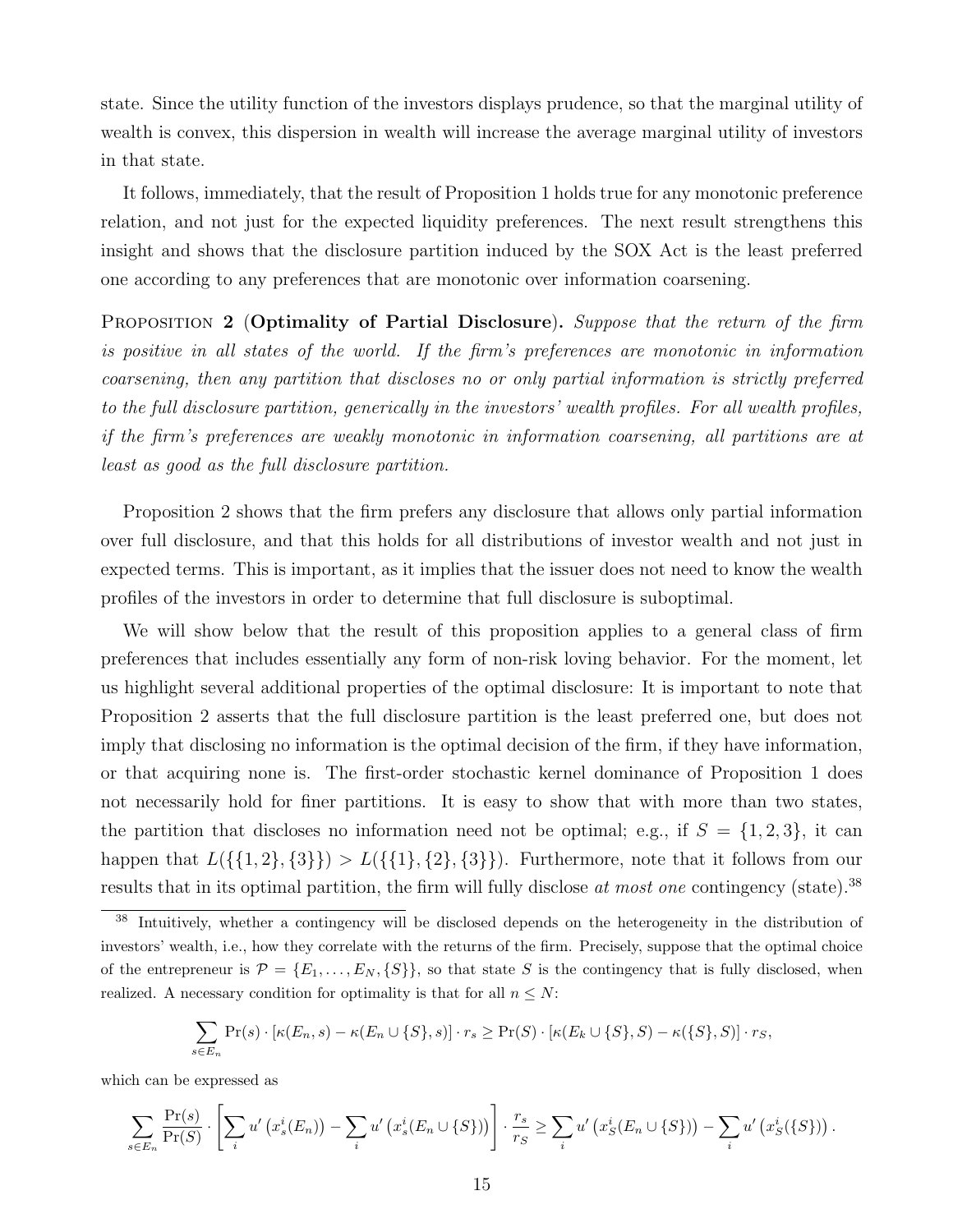Otherwise, when combining any two singleton states in the same event, the pricing kernel would increase in the first-order stochastic dominance sense.

With two states, it follows, no contingency will be disclosed. Formally:

COROLLARY 1 (Optimality of no disclosure when there are only two states). Suppose that there are only two states of nature, and that the return of the firm is positive in both of them. If the firm's preferences are weakly monotonic in information coarsening, the optimal disclosure strategy for the firm is the partition that reveals no information. Generically in the investors' wealth profiles, this strategy is strictly preferred to the one that reveals the states of the world.

## VII. Firm Scale and Liability

So far, we have treated the size of the firm as fixed. However, since the more lenient information disclosure requirements of the JOBS Act apply only to small businesses, the disclosure exemptions introduced in the new regulatory framework may impact the choice of business scale. We examine this impact from the perspective of capital raised and investor protection. We show that the limited disclosure and reporting permitted by the JOBS Act may induce larger investments by small businesses and benefit both the firm and prospective investors.<sup>39</sup> We then study how the possibility of negative return interacts with the firm's preferred disclosure strategy.

#### A. Disclosure and the Scale of the Firm

Consider a market with two equally likely states of the world and two (classes of) investors, who have cardinal utility  $u(x) = \ln(x)$  and incomes  $w^1 = (2, 1)$  and  $w^2 = (1, 2)$ , respectively. Suppose that the firm's project is riskless, but can be undertaken at different scales: if the business scale chosen is K, the return is  $r = (1, 1) \cdot K^{40}$  The cost of undertaking a project of scale K is  $c(K)$ , which is increasing and convex on the scale.

At date 0, the firm chooses both the scale of the project and the information partition it will follow. While the investment cost is independent of the partition chosen by the firm, the revenue from the IPO depends on both of those decisions. Intuitively, we can see the price p as corresponding to each "unit of scale" of the project, so that we can write the revenue as  $R = p \cdot K$ . Importantly, the scale will affect the firm's revenue via p, and not just directly.

The right-hand side of this inequality is strictly positive, generically in investors' wealth.

<sup>&</sup>lt;sup>39</sup> Gale and Stiglitz (1989) emphasize how potential investors may change their perception of the conditions of the firm as a result of the size of the intended IPO. This change in perception does not take place in our framework.

 $^{40}$  This particular specification is borrowed from Example 4 in Carvajal, Rostek and Weretka (2011).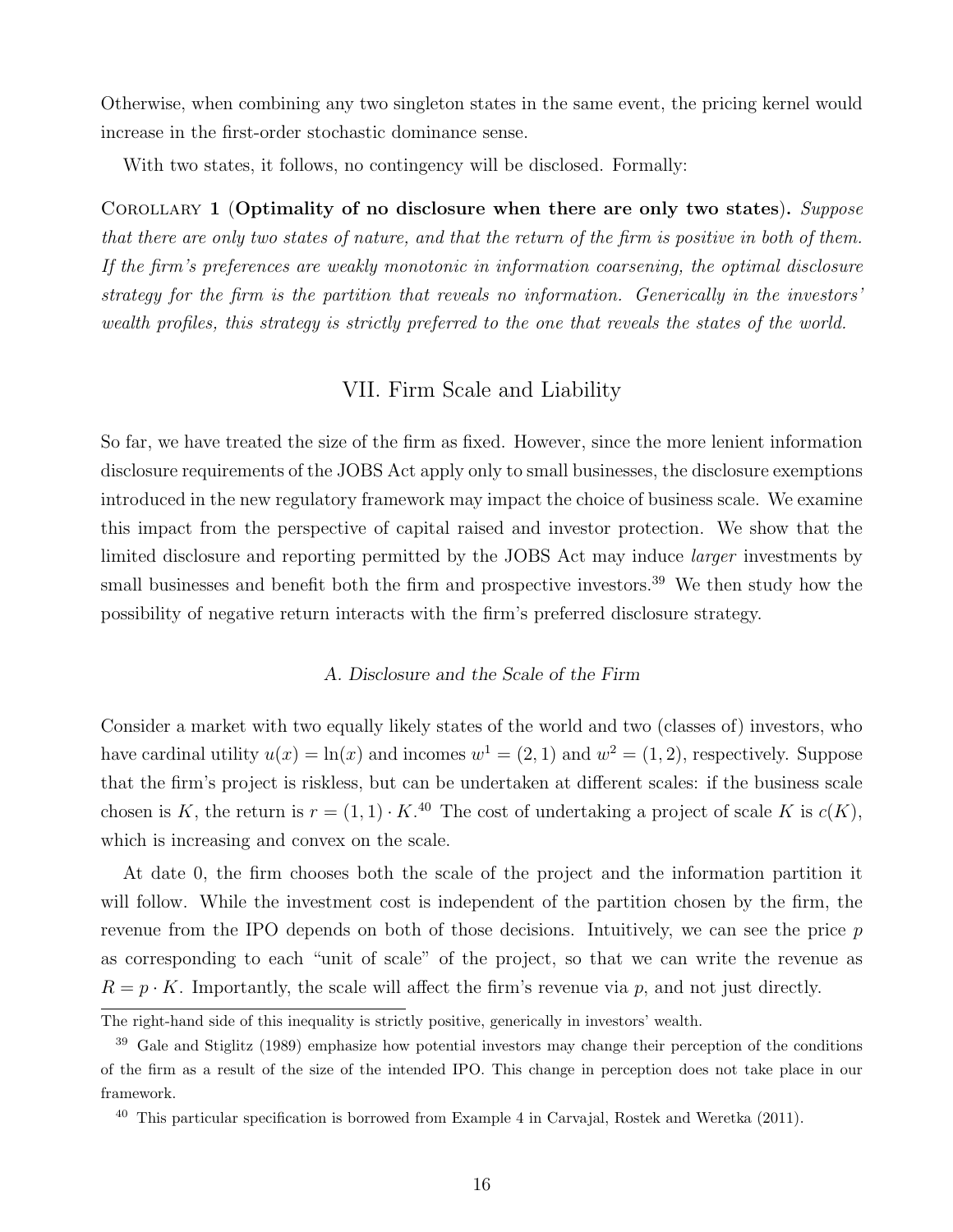To keep with our previous notation, for an event E and a scale K, (re-)define the set  $X(E; K)$ as the set of arrays  $(x_s^1, x_s^2)_{s \in E}$  such that: (i) for each state  $s \in E$ ,  $(x_s^1 - w_s^1) + (x_s^2 - w_s^2) = K$ ; and (ii) for both investor classes i, there exists  $y^i$  such that  $x^i_s = w^i_s + y^i$  at all  $s \in E$ . Here,  $y^i$  is the number of units of investment purchased by  $i$ , each paying 1 unit of revenue in each state of the world. The first condition simply says, then, that the whole project is sold:  $y^1 + y^2 = K$ . The investors' allocation, given an event and a scale, continues to be characterized by optimization problem (3), and the pricing kernel of Eq. (4) holds, with the pricing equation written as

$$
p(E;K) = \sum_{s \in E} \Pr(s \mid E) \cdot \kappa(E, s; K). \tag{6}
$$

Under full disclosure, the state of the world is reported to investors before trade. In equilibrium, investors will have the same income ex post: the investor who receives bad news will invest one more unit. This implies that

$$
x_s^1(\{s\}; K) = x_s^2(\{s\}; K) = \frac{3+K}{2}
$$

and

$$
\kappa({s\},s;K) = \frac{2}{3+K}
$$

and the firm's expected revenue from the IPO, conditional on the scale, is given by

$$
R^*(K) = \frac{4K}{3+K}.
$$

Suppose, instead, that trade occurs under no information disclosure. (An analogous argument can be provided for partial disclosure. For simplicity, we develop the argument with two states, to compare the provisions of JOBS and SOX.) By symmetry, each investor will buy one half of the IPO, and the ex-post incomes will differ, with one of the investors having  $2 + K/2$ , and the other having  $1 + K/2$ . The pricing kernel will, thus, be

$$
\kappa({1, 2}, s; K) = \frac{1}{2} \left( \frac{2}{4 + K} + \frac{2}{2 + K} \right)
$$

and the revenue brought by the IPO is, then,

$$
R_*(K) = \frac{4K(3+K)}{(4+K)(2+K)}
$$

.

Turning to the optimal business scale, it is immediate that, for any given scale of the project, the revenue under no disclosure is higher. It turns out, however, that how the *marginal* revenue changes is not independent from the scale. As we show, the regulatory frameworks under full and no disclosure differ in their impact on the entrepreneurs' incentives at the margin and, consequently, give rise to different choices of the optimal firm scale.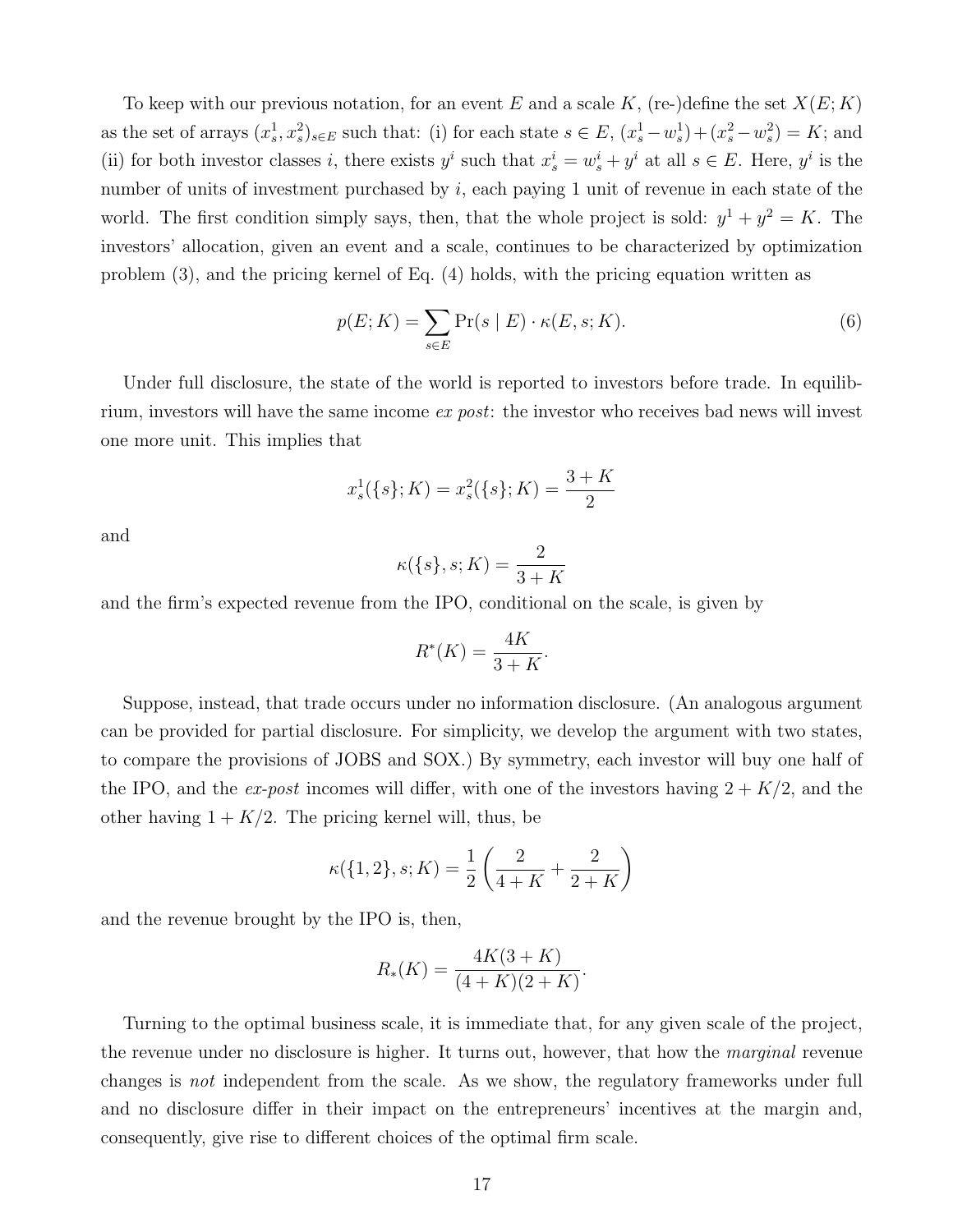

Figure 1: Marginal expected revenue as a function of the scale of the project, under full disclosure and under no disclosure.

Figure 1 depicts the entrepreneur's marginal revenue functions under both regulations. Marginal revenue under no disclosure dominates that under full disclosure, for all project scales below a certain threshold,  $K$ . For either regulation, the optimal scale is determined by equalization of the induced marginal revenue with the entrepreneur's primitive marginal cost, which is nondecreasing. To illustrate, when the cost function is linear with marginal cost  $c > 0$ , if  $c > \delta$ , the optimal scale will be larger under no information disclosure than under full disclosure. While investors face greater uncertainty, the larger scale of the firm is, in fact, beneficial for them.<sup>41</sup> The larger investment scale, induced by the more profitable IPO under no disclosure, can offset the detrimental welfare effect of the distortion in efficient risk sharing due to uncertainty. In turn, a firm with sufficiently small marginal costs,  $c < \bar{\delta}$ , would choose a smaller business scale when issuing under no disclosure, compared to full disclosure. *Stricter* disclosure requirements, therefore, enhance efficiency for large businesses.

These conclusions are not specific to the example above. Lemma 2 gives sufficient conditions for the scale effect. To elaborate further on the economics behind the scale effect on the marginal

<sup>&</sup>lt;sup>41</sup> This effect differs from the one underlying the result of Kurlat and Veldkamp (2013), who also examine the requirements to disclose payoff-relevant information as a measure of investor protection. There, the investors may benefit from higher uncertainty when this results in a higher risk premium and, hence, a less profitable IPO for the firm. Here, increasing the uncertainty of the investors by issuing the IPO under the JOBS Act is beneficial for the firm and detrimental for the investor, but the larger scale induced by the more profitable IPO can offset this detrimental effect. Moreover, Kurlat and Veldkamp find that whether the welfare impact of mandatory disclosure is detrimental for investors depends on the extent of informational asymmetry and the costs of information, which our result is independent of.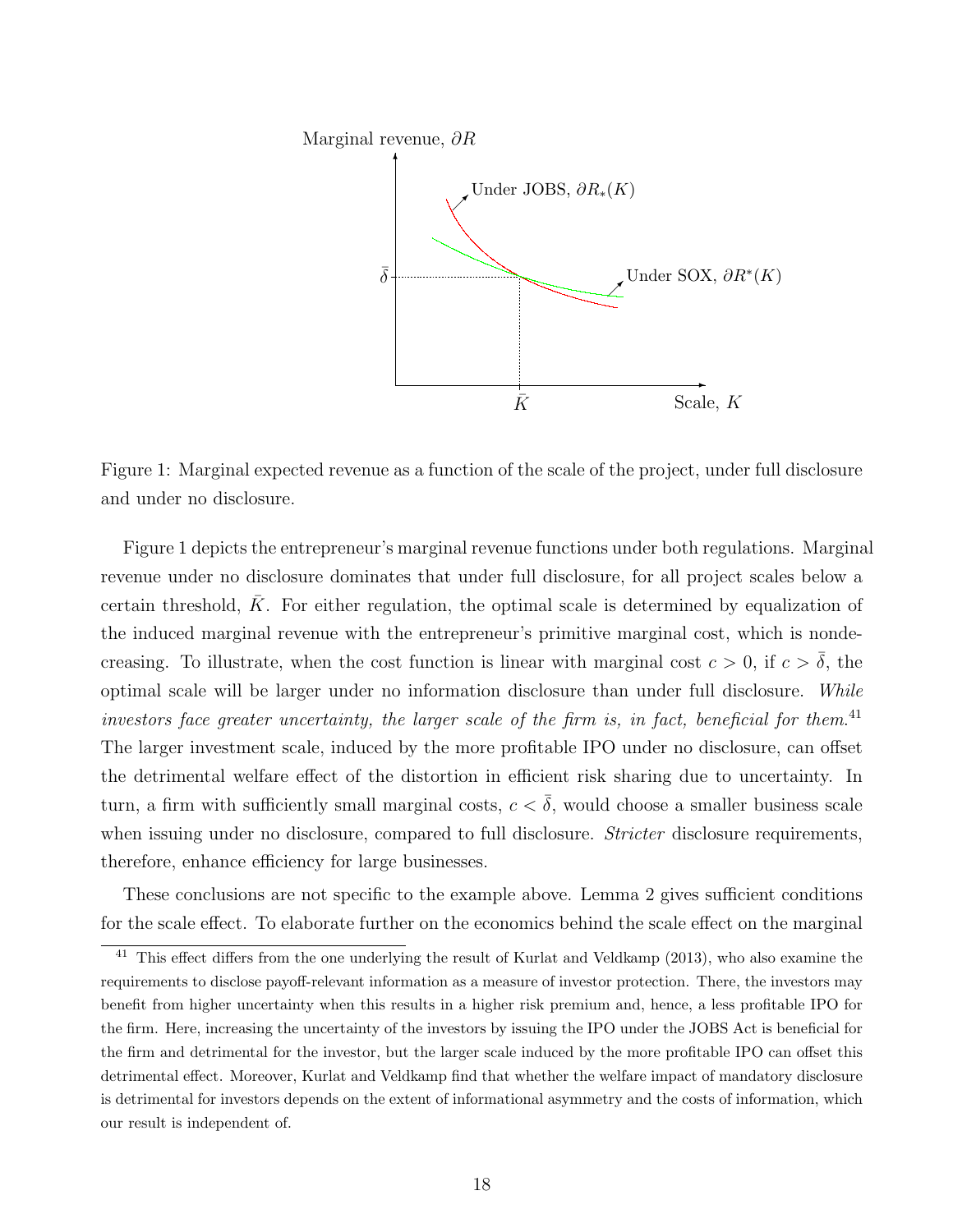revenue, let us write the revenue function as

$$
R(K; \mathcal{P}) = \sum_{s \in S} \Pr(s) \cdot \kappa(\mathcal{P}, s, K) \cdot r_s \cdot K;
$$

the marginal revenue,  $\partial R(K; \mathcal{P})$  is, then,

$$
\sum_{s \in S} \Pr(s) \cdot \left[ \frac{\partial \kappa(\mathcal{P}, s, K)}{\partial K} \cdot r_s \cdot K + \kappa(\mathcal{P}, s, K) \cdot r_s \right].
$$

Increasing the scale has two effects on the marginal revenue: a direct scale effect and an indirect price effect; respectively,

$$
\sum_{s\in S}\Pr(s)\cdot \kappa(\mathcal{P},s,K)\cdot r_s
$$

and

$$
\sum_{s \in S} \Pr(s) \cdot \frac{\partial \kappa(\mathcal{P}, s, K)}{\partial K} \cdot r_s \cdot K.
$$

The direct effect is positive, decreases with  $K$  since  $u'' < 0$ , and is larger under no disclosure than under full disclosure (cf. Proposition 1). The indirect effect, however, is negative, grows (i.e., becomes less negative) with K and, as shown below, if  $u^4 < 0$ , it is larger (less negative) under full disclosure than under no disclosure. Note that the direct effect depends on K only through  $\kappa$  while the indirect effect depends on K through  $\partial \kappa(\mathcal{P}, s, K)/\partial K$  scaled by K.

To characterize the indirect (pecuniary) effect of an increase in scale, recall that

$$
\frac{\partial \kappa(\mathcal{P}, s, K)}{\partial K} = \frac{1}{I} \cdot \sum_{i} u'' \left( x_s^i(\mathcal{P}, K) \right) \cdot \frac{\partial x_s^i(\mathcal{P}, K)}{\partial K}.
$$

This motivates restricting attention to a symmetric economy for which  $\partial x_s^i(\mathcal{P}, K)/\partial K = 1/I$ for all i, all s, and all  $\mathcal{P}$ : we maintain the assumptions of the example that there is a market with two equally likely states of the world and two classes of investors of equal mass, with incomes  $w<sup>1</sup> = (2, 1)$  and  $w<sup>2</sup> = (1, 2)$ . In this economy, if  $u<sup>4</sup>$  is strictly negative, Jensen's inequality implies that, for a generic set of investors' endowments, defined in (the proof of) Proposition 1,

$$
\frac{1}{I} \sum_{i} u''\left(x_s^i(\mathcal{P}_*, K)\right) < u''\left(\frac{1}{I} \sum_{i} x_s^i(\mathcal{P}_*, K)\right) \\
= \frac{1}{I} \sum_{i} u''\left(x_s^i(\mathcal{P}^*, K)\right).
$$

That is, the indirect pecuniary effect is strictly smaller under  $\mathcal{P}_*$  (JOBS) than under  $\mathcal{P}^*$  (SOX), generically in endowments.

Parts (i) and (iii) of Lemma 2 provide sufficient conditions under which the differential regulation for small and large firms improves efficiency in the following sense: for small companies (i.e.,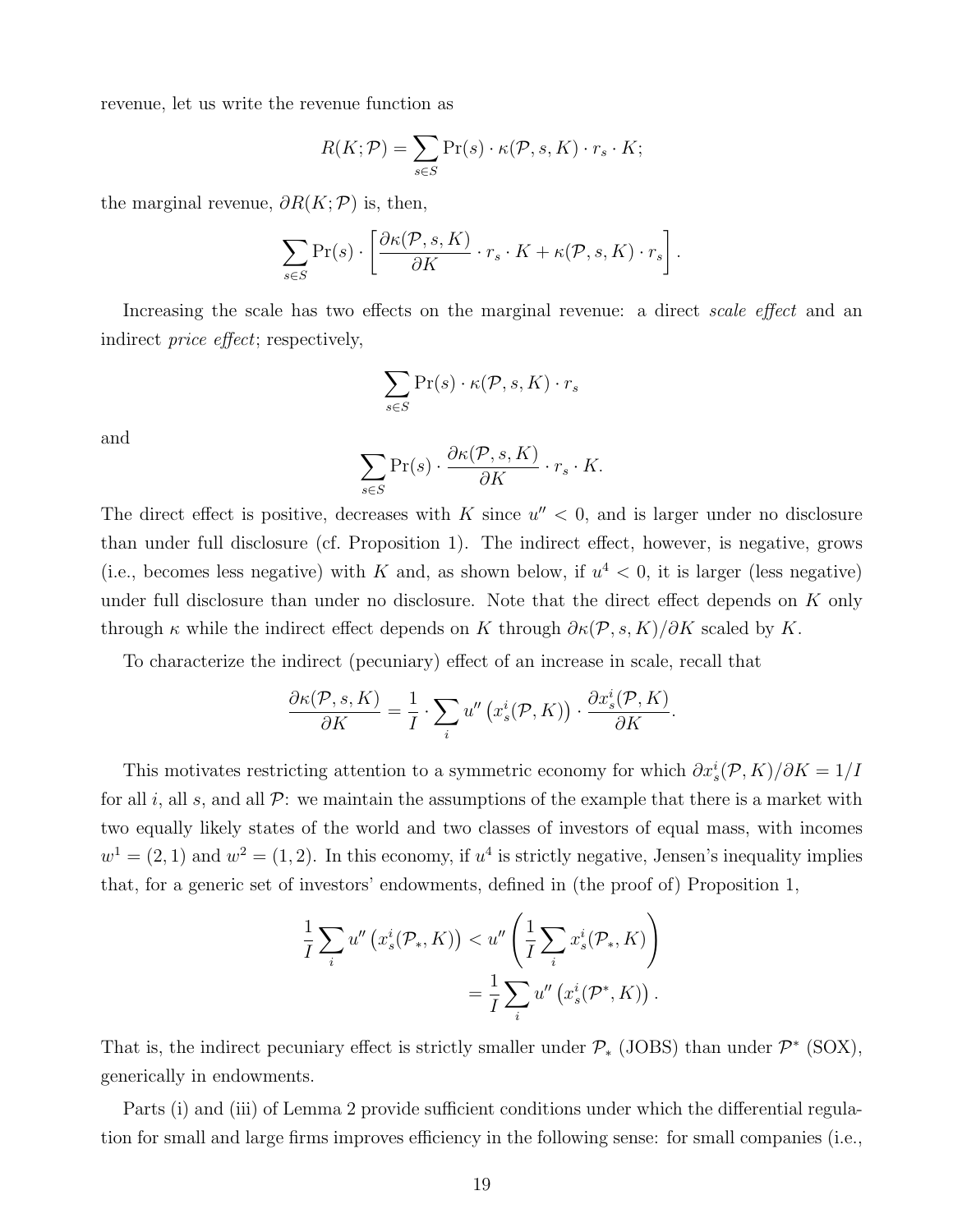those with high marginal cost), the weaker information disclosure regulation induces a larger scale; however, for large companies (i.e., those with low marginal cost), it is full disclosure that induces a larger scale.

### LEMMA 2 (Marginal Revenue and Scale). In the above symmetric economy:

- (i) There exists a threshold for the scale of the firm below which the marginal revenue is higher under full disclosure of information than under no disclosure, strictly so for a generic set of investors' endowments.
- (ii) If  $u<sup>4</sup>$  is strictly positive, the marginal revenue is higher under no disclosure than under full disclosure, strictly so for a generic set of investors' endowments.
- (iii) Suppose that  $u^4$  is strictly negative, and sufficiently so in the sense that there exists a strictly convex, twice continuously differentiable function f, with  $f' > 1$  and such that  $-u'' = f \circ u'$ . Then, there exists a threshold for the scale of the firm above which the marginal revenue is higher under full disclosure than under no disclosure, strictly so for a generic set of investors' endowments.

Loosely speaking, for statement (iii) to hold,  $u^4$  has to be sufficiently negative for the effect of Jensen's inequality on  $u''$  to dominate its effect on  $u'$ , and, hence, for the indirect effect to outweigh the direct effect. This is intuitive: just as a condition on the convexity of marginal utility  $(u''')$  determines the optimality of full (as opposed to partial) information disclosure given the scale (cf. Proposition 1), a condition on the marginal utility's convexity  $(u<sup>4</sup>)$  matters for the marginal revenue effects.

#### B. Unlimited Liability

If the investors are protected by limited liability regulations, the assumption that returns are positive is not very restrictive. We now allow the returns to be positive in some states and negative in others. Suppose, for definiteness, that

$$
r_1 \ge r_2 \ge \ldots \ge r_{\bar{s}} > 0 > r_{\bar{s}+1} \ge \ldots \ge r_S,
$$
\n(7)

and consider the following two partitions

 $\mathcal{P}^{\bullet} = \{\{1, 2, \ldots, \bar{s}\}, \{\bar{s}+1\}, \{\bar{s}+2\}, \ldots, \{S\}\}\$ 

and

$$
\mathcal{P}_{\bullet} = \{ \{1\}, \{2\}, \ldots, \{\bar{s}\}, \{\bar{s}+1, \bar{s}+2, \ldots, S\} \}.
$$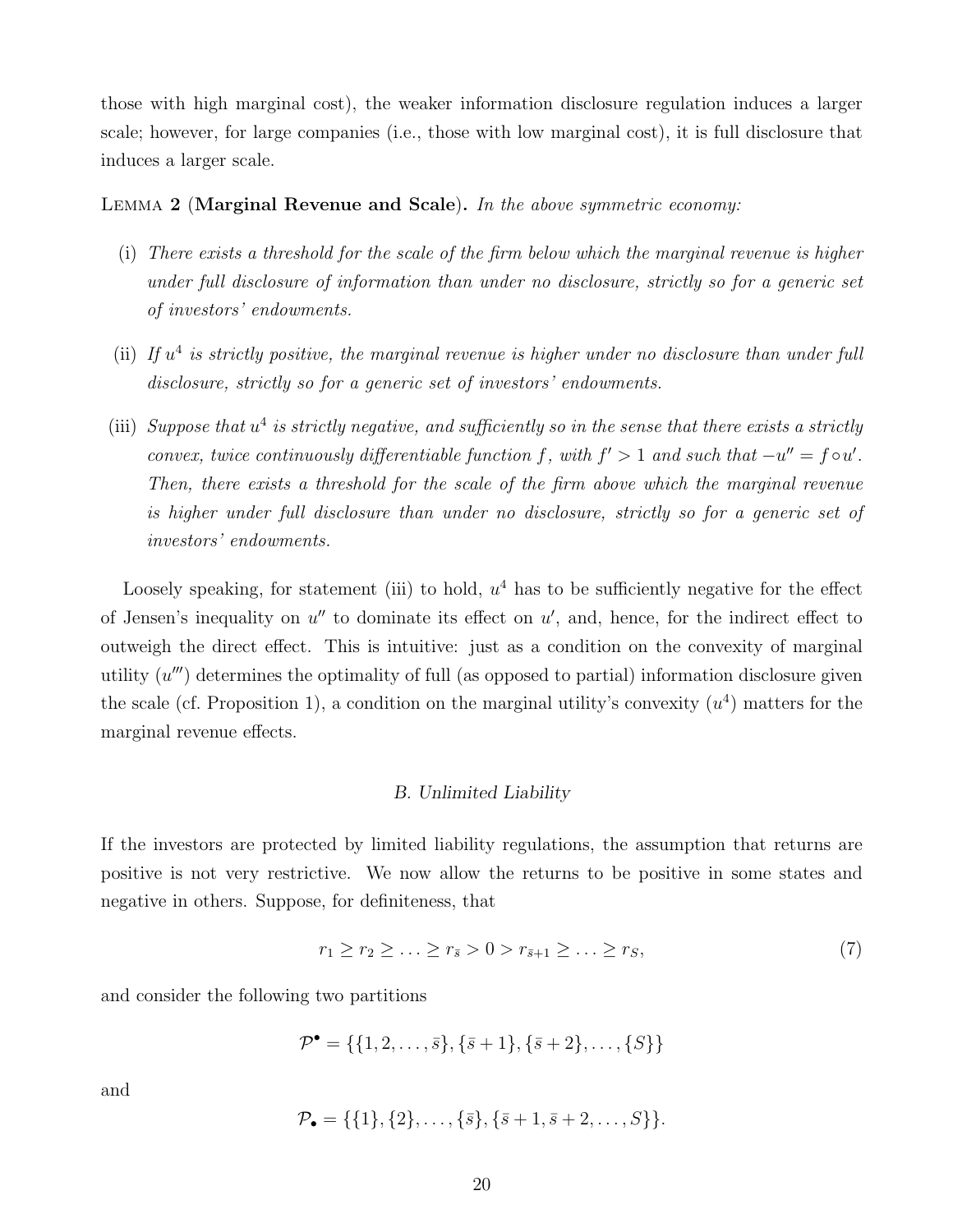Partition  $\mathcal{P}^{\bullet}$  discloses detailed information in states where the firm loses money and only the fact it is not losing money in states where it makes positive returns. We call this the *candid* partition. Partition  $\mathcal{P}_{\bullet}$  does the opposite: in states where the firm makes positive profits, it reveals all information; but if the firm is to lose money, this partition only reveals that profits will not be positive. We refer to  $P_{\bullet}$  as the *braggart* partition.

PROPOSITION 3 (Optimality of the Candid vs. the Braggart Partitions). Suppose that the firm generates positive and negative returns, as in Eq. (7). Generically in investors' endowments, the candid partition is strictly preferred by the firm to the braggart partition. For all endowments, the former is at least as good as the latter.

In fact, for any return distribution, for negative returns, informing investors in detail is preferred by the issuer to informing them coarsely. For positive returns, informing investors in detail is suboptimal relative to informing them coarsely:

$$
\kappa(\{1,\ldots,\bar{s}\},s) \ge \kappa(\{s\},s) \text{ for all } s \le \bar{s},\tag{8}
$$

while

$$
\kappa({s}, s) \ge \kappa({\overline{s}} + 1, \dots, S, s) \text{ for all } s > \overline{s}.
$$
 (9)

The result that the firm would choose to commit to disclosing detailed information about negative returns and only coarse information about positive returns contrasts with the classic "good news/bad news" prediction (cf. Milgrom, 1981); namely, that it is optimal for the seller of a product to test it and reveal "good news," and to withhold "bad news" by not testing the product. In that literature, when missing detailed information, the uninformed buyers reduce their purchases, though to a lesser extent than if they learned actual bad news about the good: the seller can thus benefit from not conducting and reporting verifiable tests.<sup>42</sup>

As in the "good news/bad news" problem, here the "high return/low return" news does translate into more or less trade. However, here return distributions matter through how they impact risk sharing, and not through the returns' intrinsic value or 'quality.' Unlike the case of value that derives from information, the returns' effect on the average valuation is ex ante favorable for the issuer if the negative returns are to be announced in detail. Thus, the auditing, verification and reporting conditions associated with some financing options introduced by the JOBS Act can be aligned with the firms' incentives.<sup>43</sup>

 $42$  Similarly, the issuers would not choose to pander — strategically bias disclosed information as conditionally better -looking (Che, Desssein and Kartik, 2013) — Proposition 3 holds for any distribution of firm returns and any distribution of the investors' endowments and, if the firms were to exploit the correlation between the returns and wealth distributions to tailor the particulars of disclosure, they would aim for a presentation that *enhances* the riskiness from the investors' perspective.

<sup>43</sup> Reviewing the disclosure practices, the report on the JOBS Act by Latham & Watkins LLP (2013) shows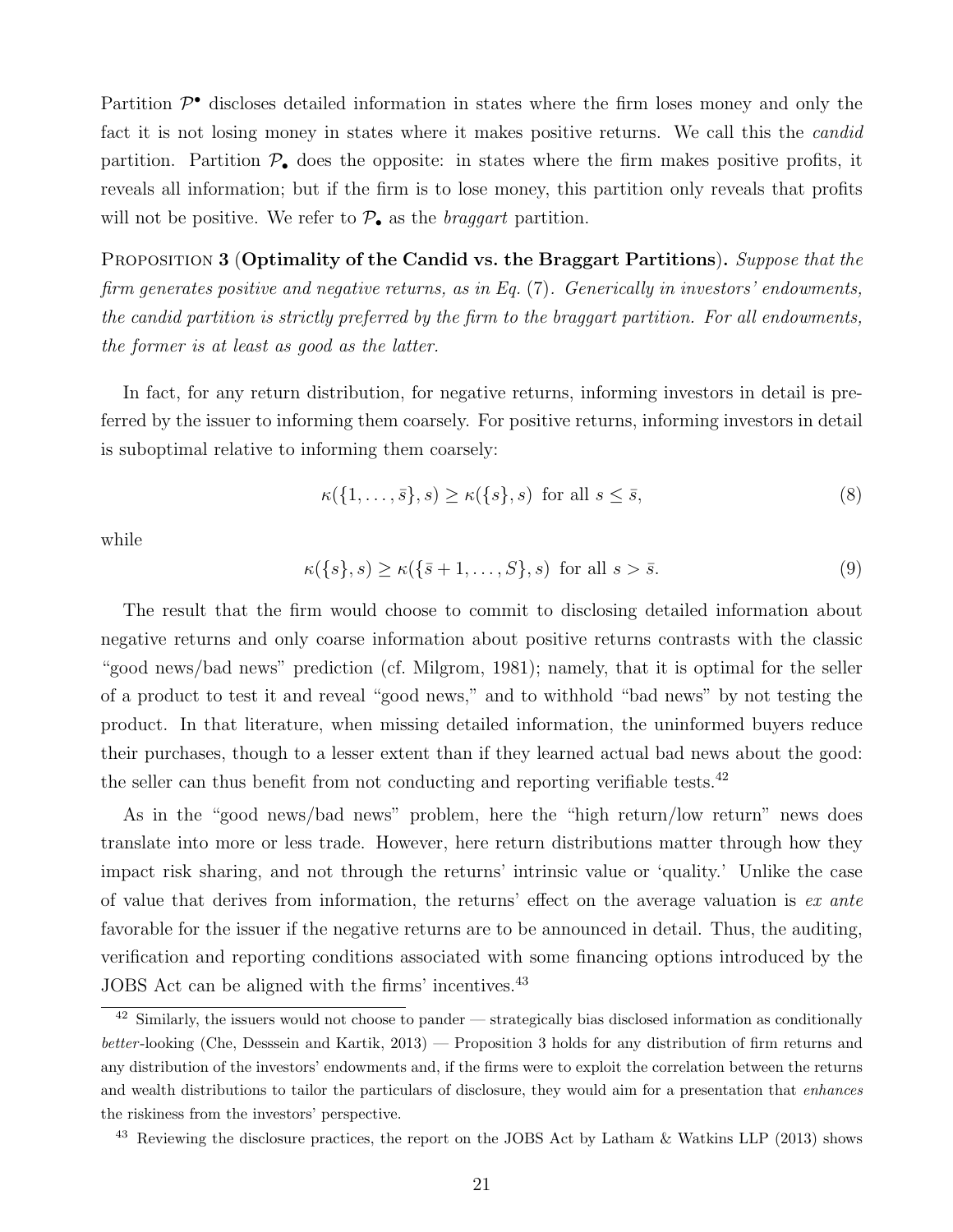### VIII. The Firm's Preferences

The riskiness of the funding raised is, in practice, a common consideration in the financing process. It is of concern not only to business innovators; often, investment banks are reluctant to take all the risk of an offering and, instead, a syndicate of underwriters is formed. This is relevant even for the smaller firms that qualify for the JOBS Act exemptions (Latham & Watkins LLP, 2013). Let us consider firm objectives that are not invariant to riskiness.

#### A. Worst-case Scenario Liquidity Preferences

Expected liquidity preferences capture risk neutrality in the firm. A firm seeking financing exhibits extreme risk aversion if it is concerned *only* about the lowest possible price it could attain in the IPO. That is, denoting these preferences by  $\succsim_1$ ,

$$
\mathcal{P} \succsim_1 \mathcal{P}' \Leftrightarrow \min_{E \in \mathcal{P}} p(E) \ge \min_{E \in \mathcal{P}'} p(E).
$$

#### B. A Family of Risk Averse Preferences

The difficulty with directly applying the usual definition of risk aversion is that there need not be a partition that delivers as value of the firm the expectation of the random value induced by another partition. However, using the extremes of risk-neutrality and worst-case risk aversion, we can parameterize a family of preferences over partitions that captures the preferences between those two extremes. For each  $\lambda \in [0,1]$ , define the relation  $\sum_{\lambda}$  by saying that  $\mathcal{P} \succeq_{\lambda} \mathcal{P}'$  if, and only if,

$$
\lambda \min_{E \in \mathcal{P}} p(E) + (1 - \lambda) \sum_{E \in \mathcal{P}} \Pr(E) \cdot p(E)
$$

is at least as large as

$$
\lambda \min_{E \in \mathcal{P}'} p(E) + (1 - \lambda) \sum_{E \in \mathcal{P}'} \Pr(E) \cdot p(E).
$$

Evidently,  $\lambda = 0$  corresponds to the case of expected liquidity preferences, while  $\lambda = 1$  amounts to worst-case scenario preferences.<sup>44</sup> The higher the value of  $\lambda$ , the more weight is given to the that many firms selecting to use the exemptions under the emerging growth company (EGC) status also choose to disclose in the registration statement additional information beyond what is required, even when not requested by the SEC Staff reviewing the statement. As the most frequent additions, the report singles out (i) additional risk factors related to the EGC status, such as a warning that the reduced requirements for EGCs could make the issued securities less attractive to investors; (ii) that the issuer's costs from operating as a public company may have increased and these costs will increase further when the issuer loses EGC status; and (iii) that the issuer's exemption from Sarbanes-Oxley's auditor attestation requirements may result in unsuccessful internal controls.

<sup>44</sup> For the remainder of this section, we denote by  $\succsim_0$  the expected-liquidity preference relation, and use  $\succsim$  to denote arbitrary preference relations.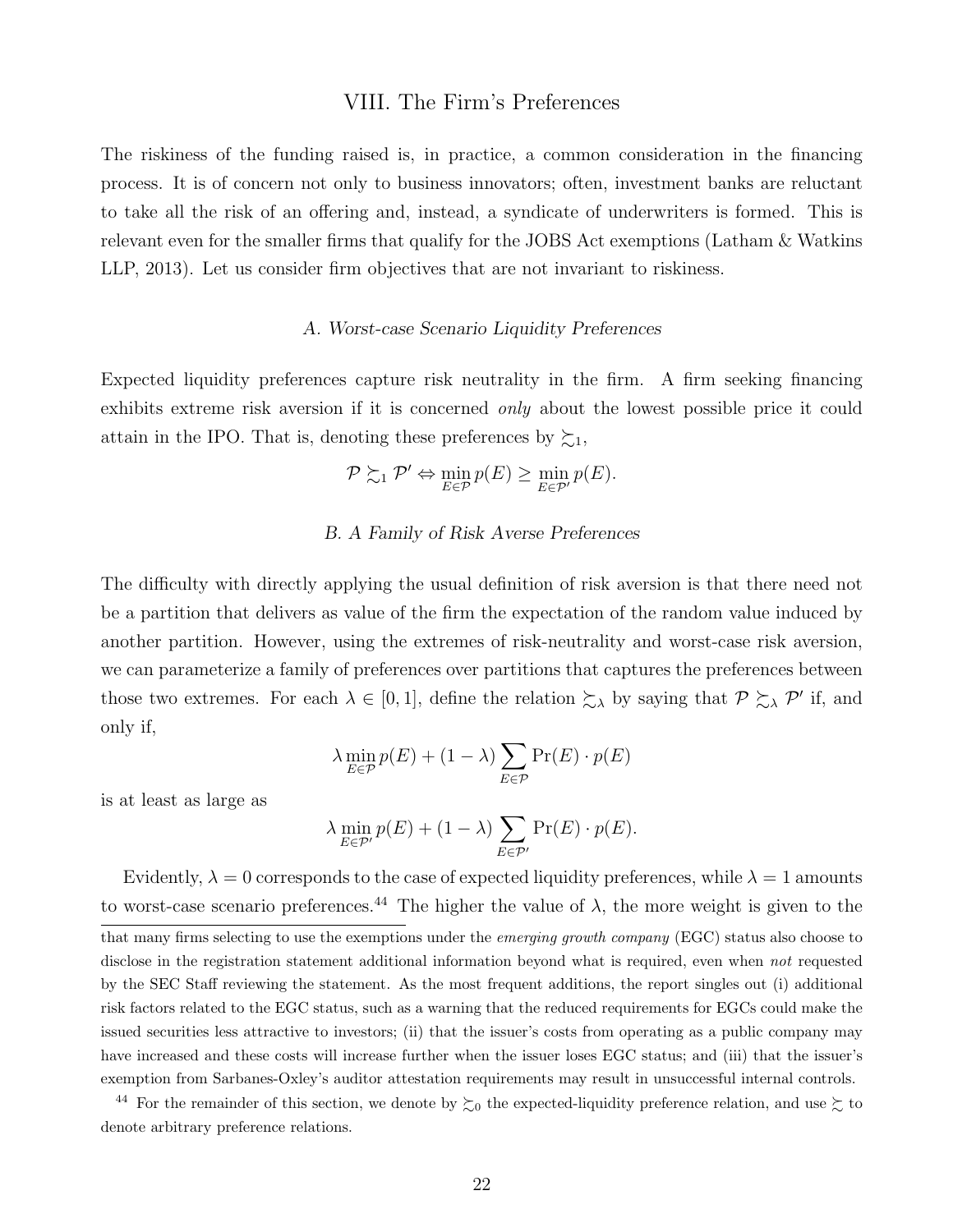worst-case price in the IPO, so we interpret  $\lambda$  as a measure of risk aversion. Denote by  $\Lambda$  the class of all preferences  $\succsim_{\lambda}$ , for  $\lambda \in [0, 1)$ , and let  $\bar{\Lambda} = \Lambda \cup \{\succsim_{1}\}.$ 

#### C. Expected Utility Preferences

Of the preferences considered so far, only the expected liquidity relation satisfies the Independence Axiom and can be given a von Neumann-Morgenstern representation. We now consider the class of all relations that have such representation, restricting attention to risk averse preferences (using the usual definition of risk aversion). As usual, we say that  $\succsim$  has an expected utility representation if there exists a function  $v : \mathbb{R} \to \mathbb{R}$  such that  $\mathcal{P} \succsim \mathcal{P}'$  when, and only when,

$$
\sum_{E \in \mathcal{P}} \Pr(E) \cdot v(p(E)) \ge \sum_{E \in \mathcal{P}'} \Pr(E) \cdot v(p(E)).
$$

We denote by  $V$  the class of all relations (over partitions) that are representable with a concave and strictly increasing cardinal utility index. Note that  $\Lambda \cap \mathcal{V} = \{\gtrsim_0\}.$ 

### D. Suboptimality of Full Disclosure

LEMMA 3 (General Preference Monotonicity). Suppose that the return of the firm is positive in all states of the world. Then:

- (i) The worst-case scenario preferences are weakly monotonic over information coarsening;
- (ii) All risk averse preferences in class  $\Lambda$  are monotonic over information coarsening; and
- (iii) All preferences that admit an expected utility representation with concave and strictly increasing utility index are monotonic over information coarsening.

The prediction about suboptimality of full disclosure from Proposition 2 holds under weak assumptions on the firm objective.

COROLLARY 2 (General Optimality of Partial Disclosure). Suppose that the return of the firm is strictly positive in all states of the world. For any preferences in classes  $\Lambda$  and  $\mathcal{V}$ , any partition that discloses no or only partial information is strictly preferred to the full disclosure partition, generically in investors' wealth profiles.

For all the preference relations in classes  $\Lambda$  and  $\mathcal V$ , and for all investors' wealth profiles, any partition that discloses no or only partial information is at least as good as the full disclosure partition.

With two states, disclosing no information is optimal for the firm, strongly so in a generic set of investors' wealth profiles.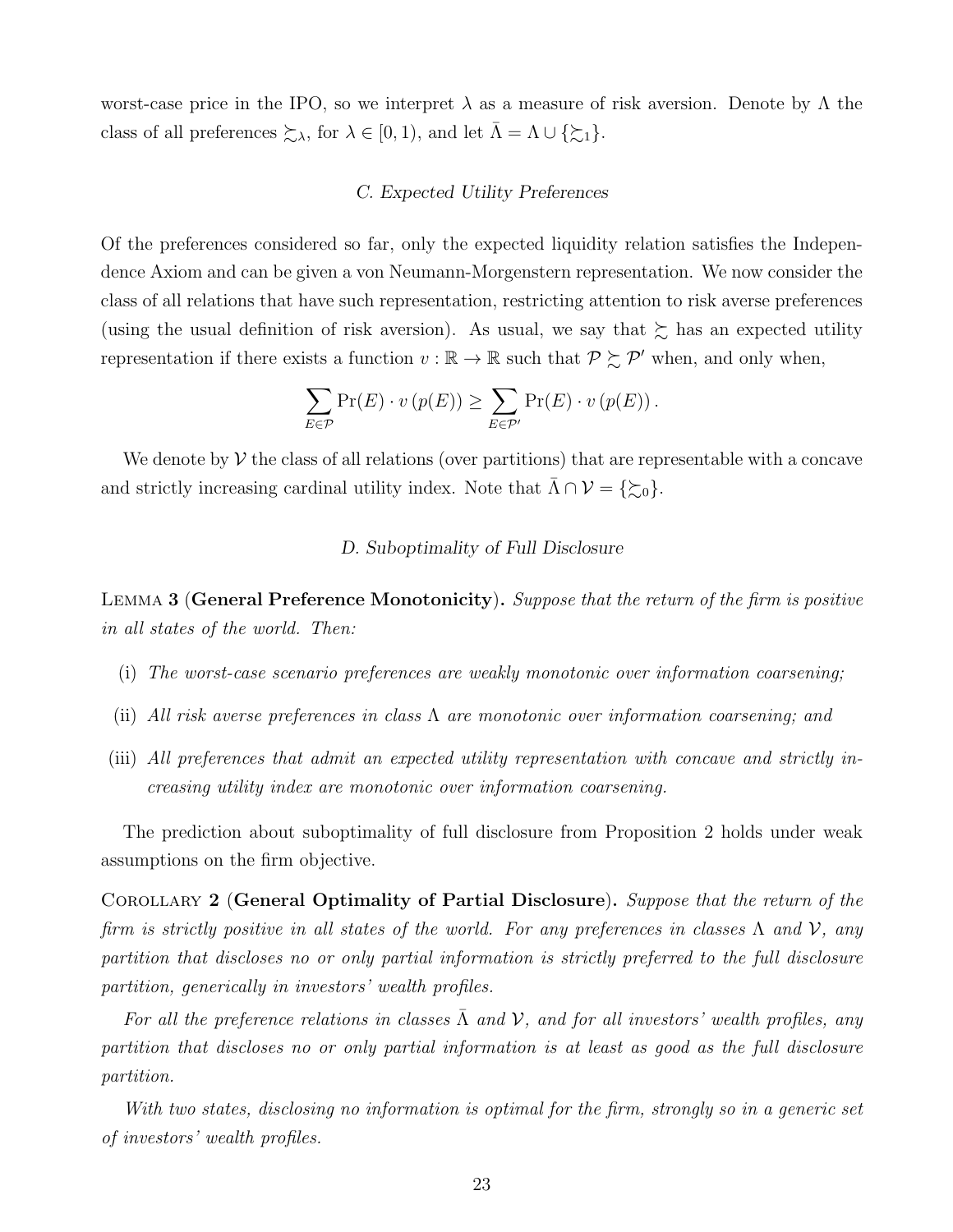More generally, the predictions — for both fixed and endogenous business size — hold for the firm objectives that are affected by ambiguity of returns. Thus, small firm financing can benefit from limited disclosure even if the firm does not know the distribution of returns and not just the realization of the state. The availability of greater financing for large firms under more complete disclosure provides incentives to acquire the knowledge necessary for reporting. Furthermore, it assures that the greater investment encouraged from the investors results in risk sharing that is appropriate given fundamental information.

# IX. Discussion

Since its inception, the JOBS Act has been expected to transform the possibilities for financing. In fact, it already has — through the considerable volume of public and private financing that opted for exemptions provided by the Act.<sup>45</sup> While the new legislation was prompted by the objective to stimulate job creation in a post-crisis economy, the JOBS Act — the first major change in securities regulation in eight decades — is seen as modernizing the financing of innovation by taking advantage of the possibilities previously unavailable for raising capital. The Act legislates and leverages the usage of communication technology for capital markets, somewhat analogously to how goods markets transformed a decade earlier, allowing investment firms to go digital and use the Internet to crowdfund new companies<sup>46</sup> and take advantage of the speed and lower search costs online to match and communicate with potential investors.

This paper shows that the investors' risk sharing motive itself offers support to weakening disclosure requirements of small companies and to differential regulation of disclosure for small and large companies. Disclosure and business scale jointly determine the firms' price-setting ability, which the JOBS Act makes more flexible, relative to SOX. Our analysis suggests that the contingent-on-size disclosure framework of the JOBS Act encourages firms to use this form of market power in a way that is consistent with improving efficiency, relative to the pre-JOBS regulation. The ultimate impact of the innovations in the securities legislation is tied to the ongoing efforts to regulate the functioning and transparency of financial market structure and microstructure.<sup>47</sup>

<sup>45</sup> Looking just at Title I provisions, over 90% of companies that publicly filed their first registration statement during the first year after April 5, 2012 under the EGC status chose at least one accommodation offered by the JOBS Act. Especially popular is confidential submission — approximately 65% of those confidentially submitted at least one draft of a registration statement prior to public filing (Latham & Watkins LLP, 2013).

<sup>46</sup> Internet platforms connect accredited investors to startups who need their capital, and verify their accreditation status. Some of the leading platforms for investment crowdfunding (i.e., with a potential for financial return) include AngelList, CircleUp, Crowdfunder, FundAmerica, FundersClub, and MicroVentures, RockThe-Post, SeedInvest, Somolend, WeFunder — many of which participated in the JOBS legislation process.

<sup>&</sup>lt;sup>47</sup> These efforts are in large part a response to the changes in markets that occurred with technological advances.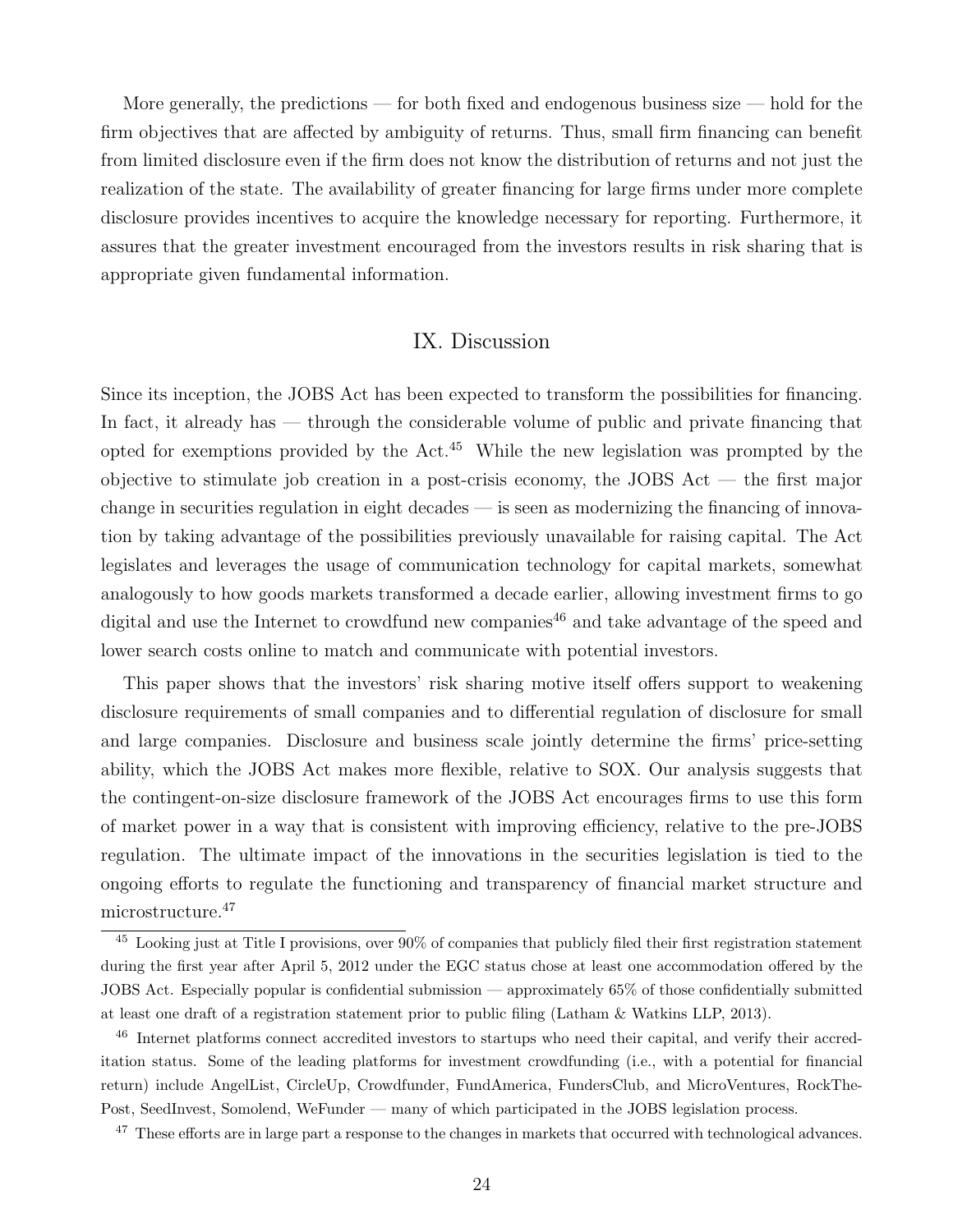It follows from our results that, while full disclosure under the SOX regulation minimizes the firm's funding for a fixed business size, accounting for the joint optimization with respect to scale and disclosure, it maximizes the firm's funding for large firms; and the reverse holds for small firms. Specifically, per unit of scale, a low-marginal-cost firm prefers partial disclosure (by Proposition 1). However, if a firm that has a sufficiently low marginal cost aims to maximize the total amount of capital raised, it may choose to disclose fully. The firm's decision to disclose more is a commitment device to select a larger scale at the time of its IPO. When applied to the specific provisions of the JOBS Act, with their different disclosure requirements, the argument above suggests that the logic of lighter disclosure for small or high-growth, high-risk businesses, and stricter disclosure for large projects appears consistent with the goals of the regulatory change, with respect to (1) efficiency, (2) effectiveness in raising capital, and (3) investor protection.

The observation that a regulatory disclosure framework alters the marginal revenue structure of a firm illuminates this logic. Respectively:

- 1. The contingency on the scale of exemptions from strict disclosure (Regulation A+ and IPO On-Ramp) incentivizes innovative companies with high growth potential (or creates an option which can be foregone during a certain period) to aim to develop a larger, efficient business scale.<sup>48</sup> Disclosure contingent on business scale (efficiently) increases the scale of both small and large firms (cf. Figure 1 and Lemma 2).
- 2. The exemptions increase the capital raised for small and high-growth companies. (cf. Proposition 1.)
- 3. At the same time, to ensure investor protection, the financing options maintain restrictions on individual investment caps to limit individual risk exposure. In light of our model, implicitly, the investors' risk capacity and the size of businesses are endogenously aligned through investment limits. The framework allows investors with large incomes and less convex  $u'$  (greater capacity to bear risk) to make large investments in larger firms, while

Some commentators attribute the global decline in small IPOs to electronic- and computer-based stock market structures removing capital commitment and intermediaries' incentives to support small public companies; highfrequency trading causing a shift of trading away from long-term investing, displacing the marketing of individual stocks by derivatives and hindering capital formation; and a dramatic shrinkage in trading spreads and tick sizes in all stocks followed by the introduction of new Order Handling Rules in 1997 and Regulation Alternative Trading Systems (ATS) in 1998 (e.g., Weild, Kim and Newport, 2013). In 2010, the Joint CFTC-SEC Advisory Committee on Emerging Regulatory Issues was established to develop recommendations on emerging and ongoing issues relating to both agencies.

<sup>&</sup>lt;sup>48</sup> Using Figure 1, with a non-contingent maximum scale imposed above  $\bar{K}$ , a firm with  $c < \bar{\delta}$ , whose optimal scale would put it above that maximum, would choose to issue at that maximum scale, in order to be able to use the more profitable JOBS Act. This would be detrimental to all agents.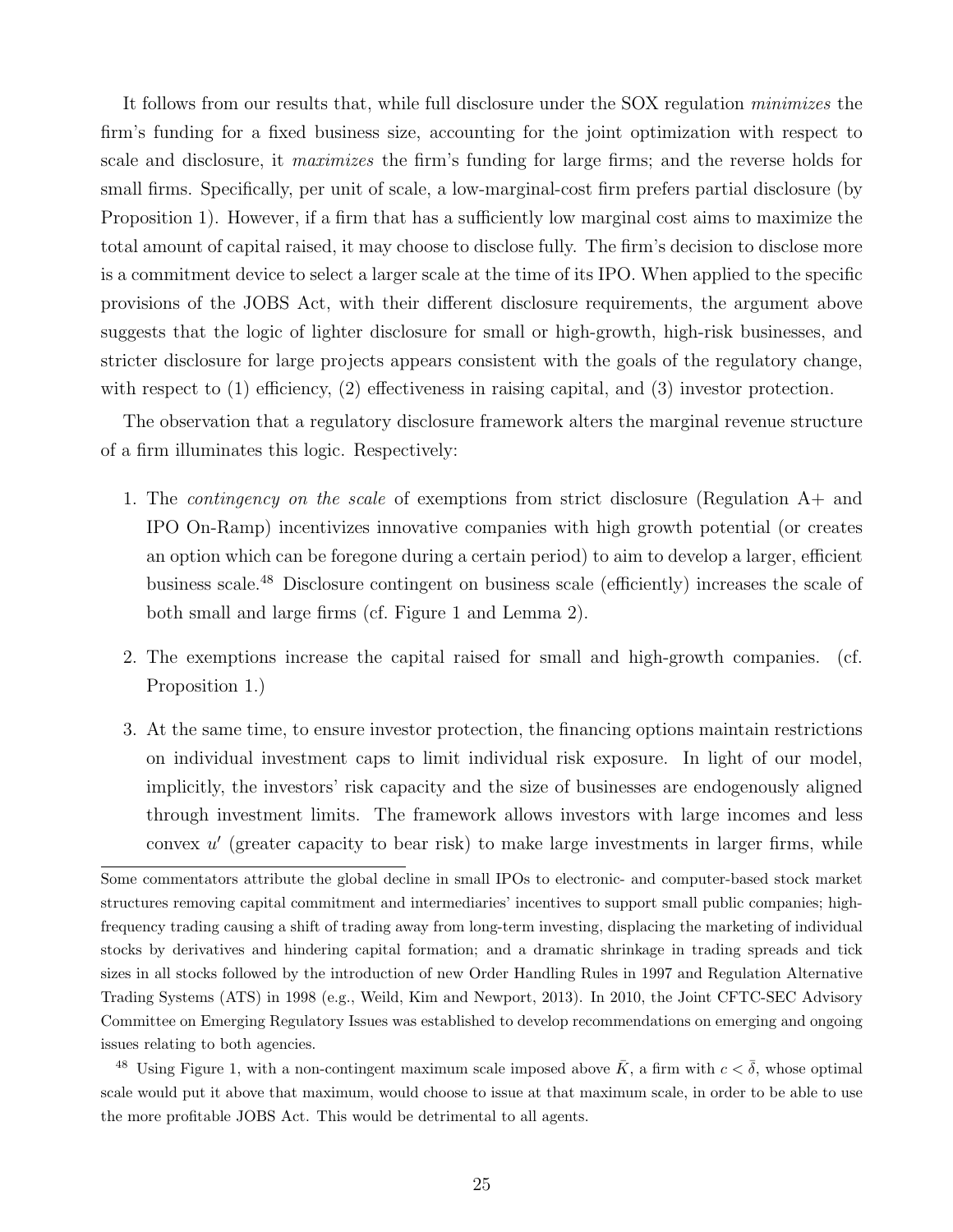imposing disclosure to incentivize large investments for financing these large firms. Small firms are financed with investments from lower-income investors and more convex  $u'$  (lower capacity to bear risk) who are restricted to small-amount investments. Additionally, Regulation A+ introduces new audited financial statements and periodic reporting; and issuers choosing crowdfunding will be required to use intermediaries on Internet portals registered with the SEC funding and brokers, who will screen for the investors' capacity to bear risk. Finally, as we argued above, the greater uncertainty under limited information disclosure may improve the investors' welfare.

# Appendix

Proof of Lemma 1: Using Eq. (5),

$$
\sum_{E \in \mathcal{P}} \left[ \Pr(E) \cdot \sum_{s \in E} \kappa(E, s) \cdot r_s \right] = \sum_{s \in \mathcal{S}} \Pr(s) \cdot \kappa(E_s^{\mathcal{P}}, s) \cdot r_s,
$$

where  $E_s^{\mathcal{P}}$  denotes the event of  $\mathcal{P}$  that contains s.

It is immediate that, if  $r_s > 0$  for all s, then an increase in  $\kappa$  for some s, without a decrease in it for any other  $s'$ , increases this value.  $Q.E.D.$ 

Proof of Proposition 1: For each state s, let

$$
\bar{x}_s = \frac{1}{I} \cdot \left( r_s + \sum_i w_s^i \right).
$$

denote the average income realized in period 2 in state s. As defined by Eq. (2), the set of period-2 incomes that can result from trade,  $X({s})$ , is

$$
\left\{ x \in \mathbb{R}^I \mid \sum_i (x_s^i - w_s^i) = r_s \text{ and } \exists y \in \mathbb{R}^i : x^i = w_s^i + y^i \cdot r_s \text{ and } \sum_i y^i = 1 \right\},\
$$

and we have that  $(\bar{x}_s, \ldots, \bar{x}_s) \in X({s})$ .<sup>49</sup>

Consider  $s, s' \in E$ ,  $s \neq s'$ . Suppose that  $(\bar{x}_s, \ldots, \bar{x}_s) \in X(E)$ . This means that,  $w_s^1 - w_s^2 =$  $r_s \cdot (y^2 - y^1)$ , for some pair of scalars  $(y^1, y^2)$ . If, in addition,  $(\bar{x}_{s'}, \ldots, \bar{x}_{s'}) \in X(E)$ , we further have that  $w_{s'}^1 - w_{s'}^2 = r_{s'} \cdot (y^2 - y^1)$ , and, hence, that

$$
\frac{w_s^1 - w_s^2}{r_s} = \frac{w_{s'}^1 - w_{s'}^2}{r_{s'}}.
$$

This condition fails in an open subset of  $\mathbb{R}^{S \times I}$  with full Lebesgue measure.<sup>50</sup>

<sup>&</sup>lt;sup>49</sup> Since  $r_s \neq 0$ , simply let  $y^i = (\bar{x}_s - w^i_s)/r_s$ .

 $50$  Following the remarks in Ft. 27 and Ft. 29, notice that Eq. (\*) in Ft. 29 does not disrupt this argument, so long as  $u'$  remains monotonically decreasing.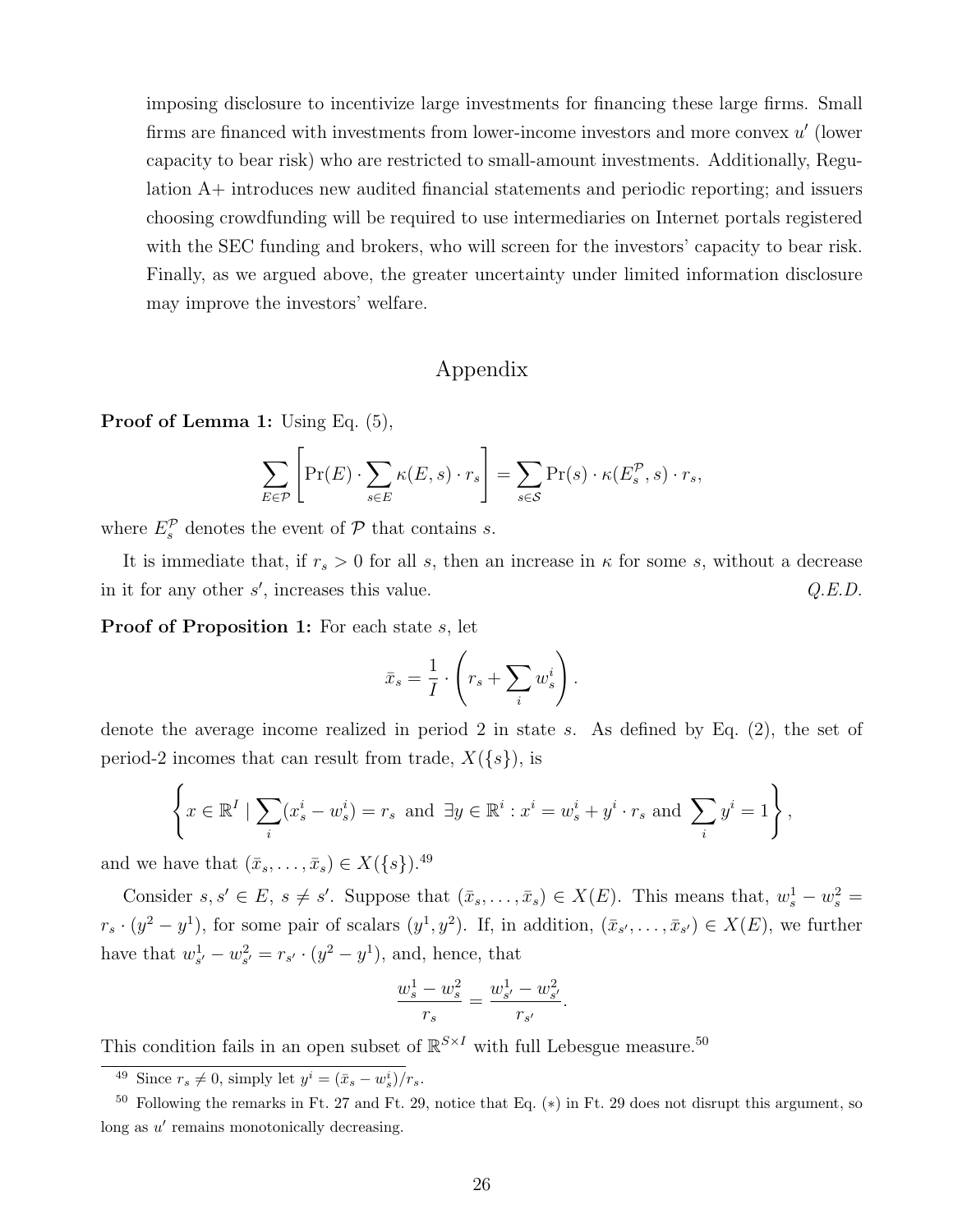Since  $S$  is finite, it follows that in a generic set of profiles of investors' wealth, for any event  $E \subseteq \mathcal{S}$  that contains more than one state, there exists at least one  $s \in E$  such that  $(\bar{x}_s, \ldots, \bar{x}_s) \notin$  $X(E)$ . Let us denote by W such a generic set.

It is immediate from the quasi-linearity and strict concavity of u that the unique solution to maximization problem (3) for  $E = \{s\}$  is  $x(\{s\}) = (\bar{x}_s, \ldots, \bar{x}_s)$ . By convexity of u', we further have that  $\bar{x}_s$  also solves problem

$$
\min_{x_s \in X(\{s\})} \left\{ \frac{1}{I} \cdot \sum_i u'(x_s^i) \right\}.
$$

It follows that in W, for any non-singleton event E,  $\kappa(E, s) \geq \kappa(\{s\}, s)$  for all  $s \in E$ , with a strict inequality for some.  $Q.E.D.$ 

**Proof of Proposition 2:** This assertion follows from Proposition 1 and Lemma 1. Q.E.D. **Proof of Lemma 2:** Let W be the generic set constructed in the proof of Proposition2.

- (i) For  $K = 0$ , the direct effect is strictly larger under  $\mathcal{P}_*$  (JOBS) than under  $\mathcal{P}^*$  (SOX), in set W. Therefore, by continuity of u' and since for any i and s,  $u''(x^i_s(\mathcal{P}^*, K))$  is bounded below for any  $K \geq 0$ , there exists a sufficiently small  $\underline{K} > 0$  such that the difference in direct effects outweighs the difference in indirect effects for any  $K \leq K$ .
- (ii) Jensen's inequality, with  $u^4$  strictly positive, implies that, generically in  $W$ ,

$$
\frac{1}{I} \cdot \sum_i u''\left(x_s^i(\mathcal{P}_*, K)\right) > u''\left(\frac{1}{I}\sum_i x_s^i(\mathcal{P}_*, K)\right) = \frac{1}{I}\sum_i u''\left(x_s^i(\mathcal{P}^*, K)\right).
$$

It follows that both the direct and the indirect effects are larger under  $\mathcal{P}_*$ , than under  $\mathcal{P}^*$ .

(iii) Let f be the convex increasing function such that  $-u'' = f \circ u'$ . Since both u' and f are convex and  $f$  is increasing:

$$
f\left(u'\left(x_s^1(\mathcal{P}^*),K\right)\right) < f\left(\frac{1}{I}\cdot\sum_i u'\left(x_s^i(\mathcal{P}_*,K)\right)\right) < \frac{1}{I}\cdot\sum_i f\left(u'\left(x_s^i(\mathcal{P}_*,K)\right)\right).
$$

It follows that

$$
f\left(\frac{1}{I}\cdot\sum_{i}u'\left(x_s^{i}(\mathcal{P}_*,K)\right)\right)-f\left(u'\left(x_s^{1}(\mathcal{P}^*,K)\right)\right)<\frac{1}{I}\cdot\sum_{i}f\left(u'\left(\left(x_s^{i}(\mathcal{P}_*,K)\right)\right)-f\left(u'\left(x_s^{1}(\mathcal{P}^*,K)\right)\right),
$$

and therefore,

$$
f\left(\frac{1}{I}\cdot\sum_{i}u'\left(x_s^{i}(\mathcal{P}_{*},K)\right)\right)-f\left(u'\left(x_s^{1}(\mathcal{P}^{*},K)\right)\right)<\left|\frac{1}{I}\cdot\sum_{i}u''\left(x_s^{i}(\mathcal{P}_{*},K)\right)-u''\left(x_s^{1}(\mathcal{P}^{*},K)\right)\right|.
$$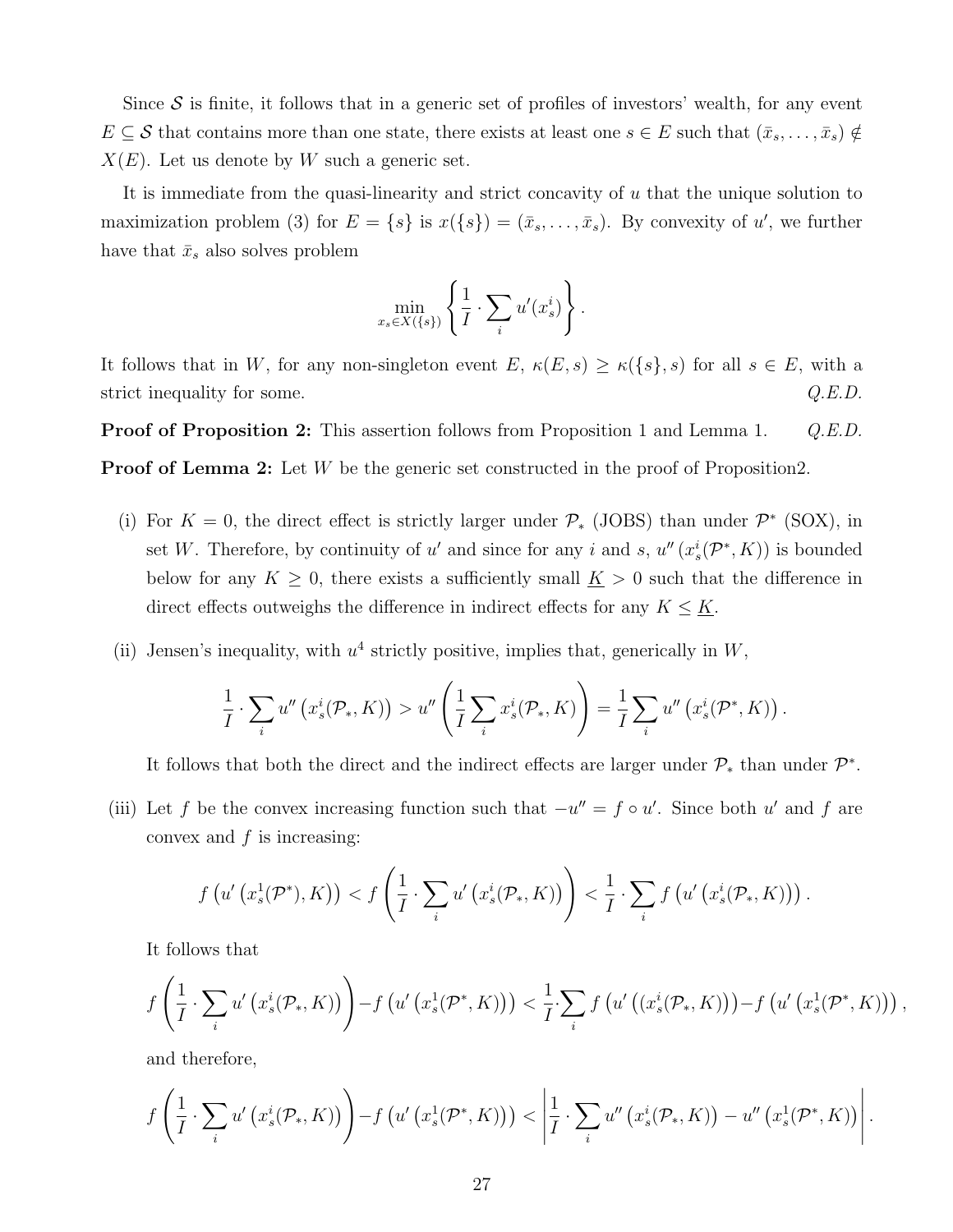Since  $f$  has slope larger than 1, we have

$$
\frac{1}{I} \cdot \sum_{i} u' \left( x_s^i(\mathcal{P}_*, K) \right) - u' \left( x_s^1(\mathcal{P}^*, K) \right) < f \left( \frac{1}{I} \cdot \sum_{i} u' \left( x_s^i(\mathcal{P}_*, K) \right) \right) - f \left( u' \left( x_s^1(\mathcal{P}^*, K) \right) \right).
$$

Combining the two inequalities above, it follows that, for any  $K > I$ ,

$$
\frac{1}{I} \cdot \sum_{i} u' \left( x_s^i(\mathcal{P}_*, K) \right) - u' \left( x_s^1(\mathcal{P}^*, K) \right) < \left| \frac{1}{I} \cdot \sum_{i} u'' \left( x_s^i(\mathcal{P}_*, K) \right) - u'' \left( x_s^1(\mathcal{P}^*, K) \right) \right| \cdot \frac{K}{I};
$$

that is, for any  $K \geq \overline{K} = I$ , the difference in indirect effects outweighs the difference in direct effects.

 $Q.E.D.$ 

**Proof of Proposition 3:** Recall Eqs. (8) and (9), noting that, generically in endowments, each of them is strict for at least one state of nature. Using Eq. (5), generically,

$$
\sum_{E \in \mathcal{P}^{\bullet}} \left[ \Pr(E) \cdot \sum_{s \in E} \kappa(E, s) \cdot r_s \right] = \sum_{s \in \mathcal{S}} \Pr(s) \cdot \kappa(E_s^{\mathcal{P}^{\bullet}}, s) \cdot r_s
$$
\n
$$
= \sum_{s \leq \overline{s}} \Pr(s) \cdot \kappa(\{1, \dots, \overline{s}\}, s) \cdot r_s + \sum_{s > \overline{s}} \Pr(s) \cdot \kappa(\{s\}, s) \cdot r_s
$$
\n
$$
> \sum_{s \leq \overline{s}} \Pr(s) \cdot \kappa(\{s\}, s) \cdot r_s + \sum_{s > \overline{s}} \Pr(s) \cdot \kappa(\{\overline{s} + 1, \dots, S\}, s) \cdot r_s
$$
\n
$$
= \sum_{s \in \mathcal{S}} \Pr(s) \cdot \kappa(E_s^{\mathcal{P}_{\bullet}}, s) \cdot r_s
$$
\n
$$
= \sum_{E \in \mathcal{P}_{\bullet}} \left[ \Pr(E) \cdot \sum_{s \in E} \kappa(E, s) \cdot r_s \right],
$$

where the first equality is as in the proof of Lemma, and the inequality comes from Eqs. (7), (8) and (9). Then, by definition,  $\mathcal{P}^{\bullet} \succ_0 \mathcal{P}_{\bullet}$ .

On the complement of the generic set of endowments, the inequality above is weak, and, therefore,  $\mathcal{P}^{\bullet} \succsim \mathcal{P}_{\bullet}$ . •  $\succsim \mathcal{P}_{\bullet}$ .  $Q.E.D.$ 

### Proof of Lemma 3:

(i) Let  $P$  be a coarsening of  $P'$  that induces a first-order stochastic dominance increase in the pricing kernel, and fix  $E' = \operatorname{argmin}_{\tilde{E} \in \mathcal{P}'} p(\tilde{E})$ .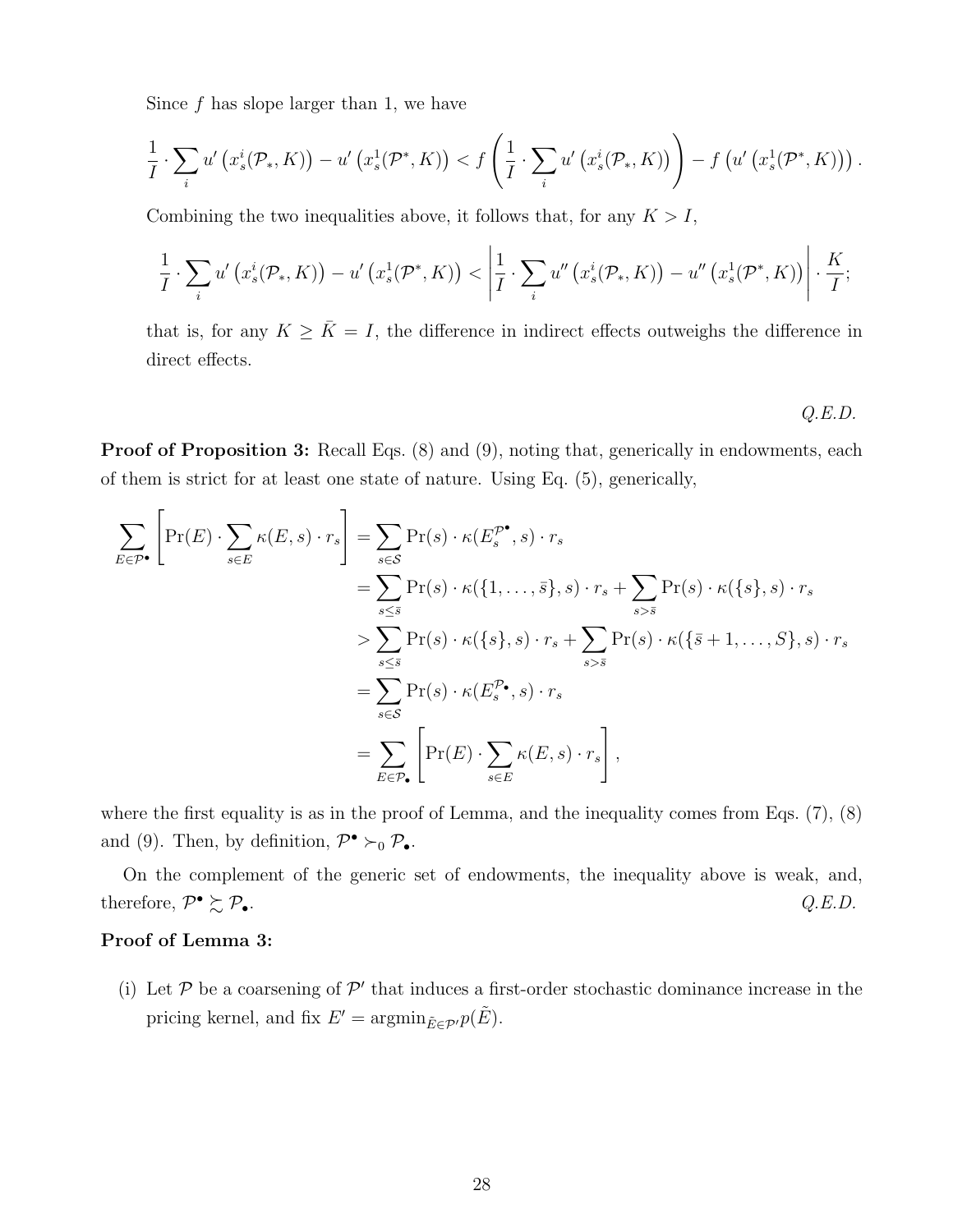Fix any  $E \in \mathcal{P}$ , and let  $\mathcal{E} \subseteq \mathcal{P}'$  be such that  $\cup_{\tilde{E} \in \mathcal{E}} \tilde{E} = E$ . Using again Eq. (5),

$$
p(E) = \sum_{s \in E} \Pr(s | E) \cdot \kappa(E, s) \cdot r_s
$$
  
= 
$$
\sum_{\tilde{E} \in \mathcal{E}} \sum_{s \in \tilde{E}} \Pr(s | E) \cdot \kappa(E, s) \cdot r_s
$$
  

$$
\geq \sum_{\tilde{E} \in \mathcal{E}} \sum_{s \in \tilde{E}} \Pr(s | \tilde{E}) \cdot \Pr(\tilde{E} | E) \cdot \kappa(\tilde{E}, s) \cdot r_s
$$
  
= 
$$
\sum_{\tilde{E} \in \mathcal{E}} \Pr(\tilde{E} | E) \cdot p(\tilde{E})
$$
  

$$
\geq \sum_{\tilde{E} \in \mathcal{E}} \Pr(\tilde{E} | E) \cdot p(E')
$$
  
= 
$$
p(E'),
$$

where the first inequality comes from the improvement in the pricing kernel, and the second from the definition of event E'. Since the latter holds for any  $E \in \mathcal{P}$ , it follows that

$$
\min_{E \in \mathcal{P}} p(E) \ge p(E') = \min_{E \in \mathcal{P}'} p(E).
$$

(ii) Fix  $\xi_{\lambda}$ ,  $\lambda \in (0,1)$ , and, as above, let P coarsen P' and induce a first-order stochastic dominance increase in the pricing kernel. By the previous argument,

$$
\min_{E \in \mathcal{P}} p(E) \ge \min_{E \in \mathcal{P}'} p(E),
$$

while

$$
\sum_{E \in \mathcal{P}} \Pr(E) \cdot p(E) > \sum_{E \in \mathcal{P}'} \Pr(E) \cdot p(E)
$$

by Lemma 1. Since  $\lambda < 1$ ,

$$
\lambda \min_{E \in \mathcal{P}} p(E) + (1 - \lambda) \sum_{E \in \mathcal{P}} \Pr(E) \cdot p(E) > \lambda \min_{E \in \mathcal{P}'} p(E) + (1 - \lambda) \sum_{E \in \mathcal{P}'} \Pr(E) \cdot p(E).
$$

(iii) Let  $\succsim$  be an expected utility preference relation with concave and strictly increasing utility index v. Once again, let  $P$  coarsen  $P'$  and induce a first-order stochastic dominance increase in  $\kappa$ . Let p and p' be, respectively, the (random) prices induced by the two partitions, using Eq. (5), and let  $\pi$  be an auxiliary random variable constructed as follows: for each  $E \in \mathcal{P}$ , let  $\{E'_1, \ldots, E'_N\} \subseteq \mathcal{P}'$  be such that  $\cup_{n=1}^N E_n = E$ , and let

$$
\pi(E) = \sum_{n=1}^{N} \left[ \Pr(E'_n \mid E) \cdot \sum_{s \in E'_n} \Pr(s \mid E'_n) \cdot \kappa(E'_n, s) \cdot r_s \right].
$$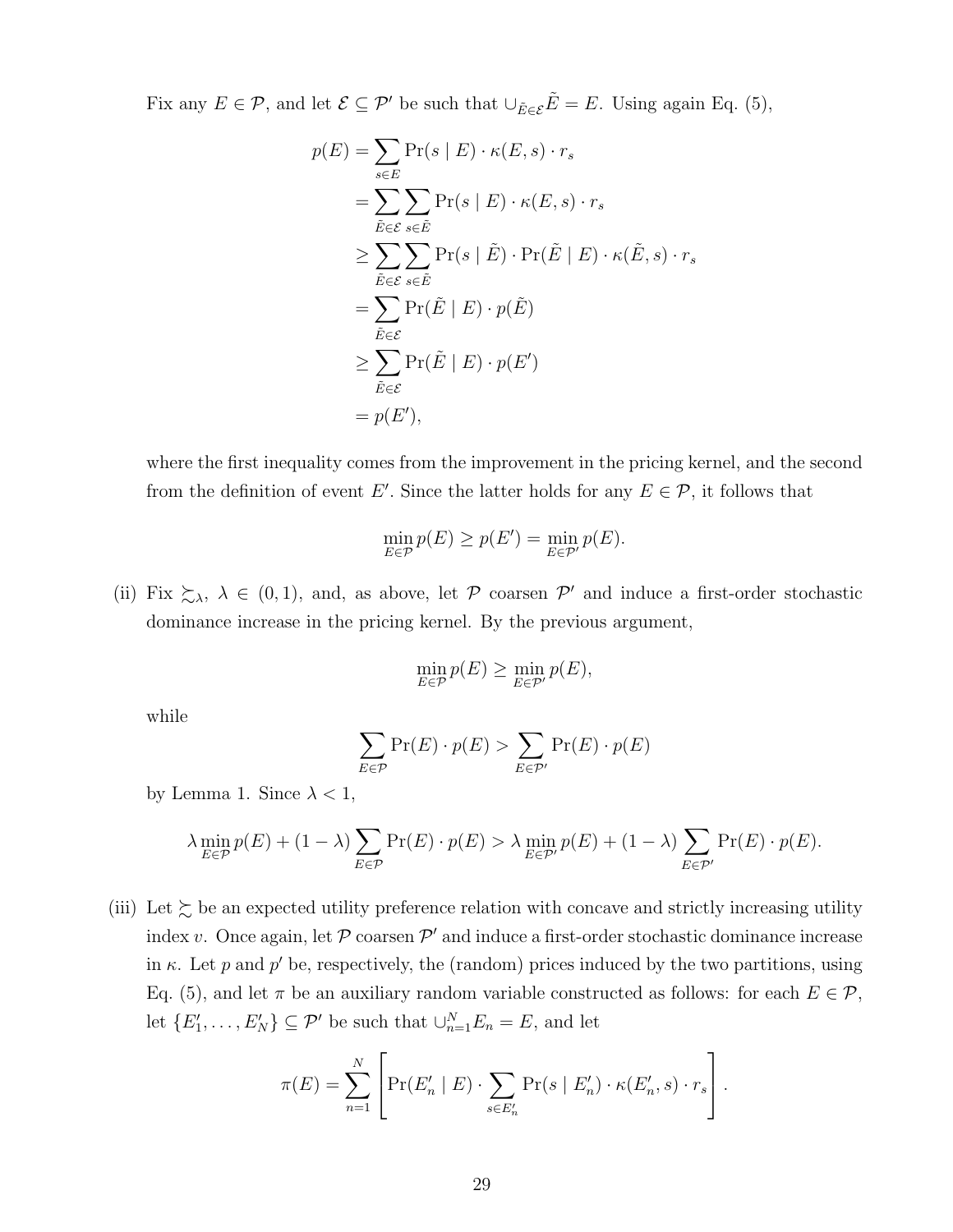This variable gives us the counterfactual prices that would arise under the coarser partition  $P$ , under the assumption that the pricing kernel is the one induced by the finer partition  $\mathcal{P}^\prime$  .

Note that p' is a mean-preserving spread of  $\pi$ , so it follows that  $\pi$  is at least as large as p' in the sense of second-order stochastic dominance. Since  $r_s > 0$  at all s, and the pricing kernel under  $P$  first-order stochastically dominates that under  $P'$ , it follows that p first-order stochastically dominates the auxiliary variable  $\pi$ . By transitivity, then, p second-order stochastically dominates  $p'$ , which suffices since  $v$  is concave and increasing.

Q.E.D.

# References

- Agrawal, A., C. Catalini, and A. Goldfarb (2014): "Some simple economics of crowdfunding," Innovation Policy and the Economy 14, 1, 63-97.
- Amador, M. and P.-O. Weill (2010): "Learning from prices: public communication and welfare," Journal of Political Economy 118, 866-907.
- Angeletos, G.M. and A. Pavan (2007): "Efficient use of information and the social value of information," Econometrica 75, 4, 1103-1142.
- Carvajal, A., M. Rostek, and M. Weretka (2011): "Bundling without price discrimination," Warwick Economics Research Paper Series 936.
- Carvajal, A., M. Rostek, and M. Weretka (2012): "Competition in financial innovation," Econometrica 80, 5, 1895-1936.
- Che, Y.-K., W. Dessein, and N. Kartik (2013): "Pandering to persuade," American Economic Review 103, 1, 47-79.
- CrowdFund IQ (2013): U.S. Equity Crowdfunding Investor Report, March.
- Dang, T.-V., G. Gorton, and B. Holmstrom (2009) "Opacity and the optimality of debt for liquidity provision," unpublished manuscript, School of Management, Yale University; available electronically at: http://www.econ.yale.edu/~dirkb/teach/pdf/d/dang/Paper Liquidity.pdf
- Fishman, M.J. and K. Hagerty (1989): "Disclosure decisions by firms and the competition for price efficiency," Journal of Finance 44, 3, 633-646.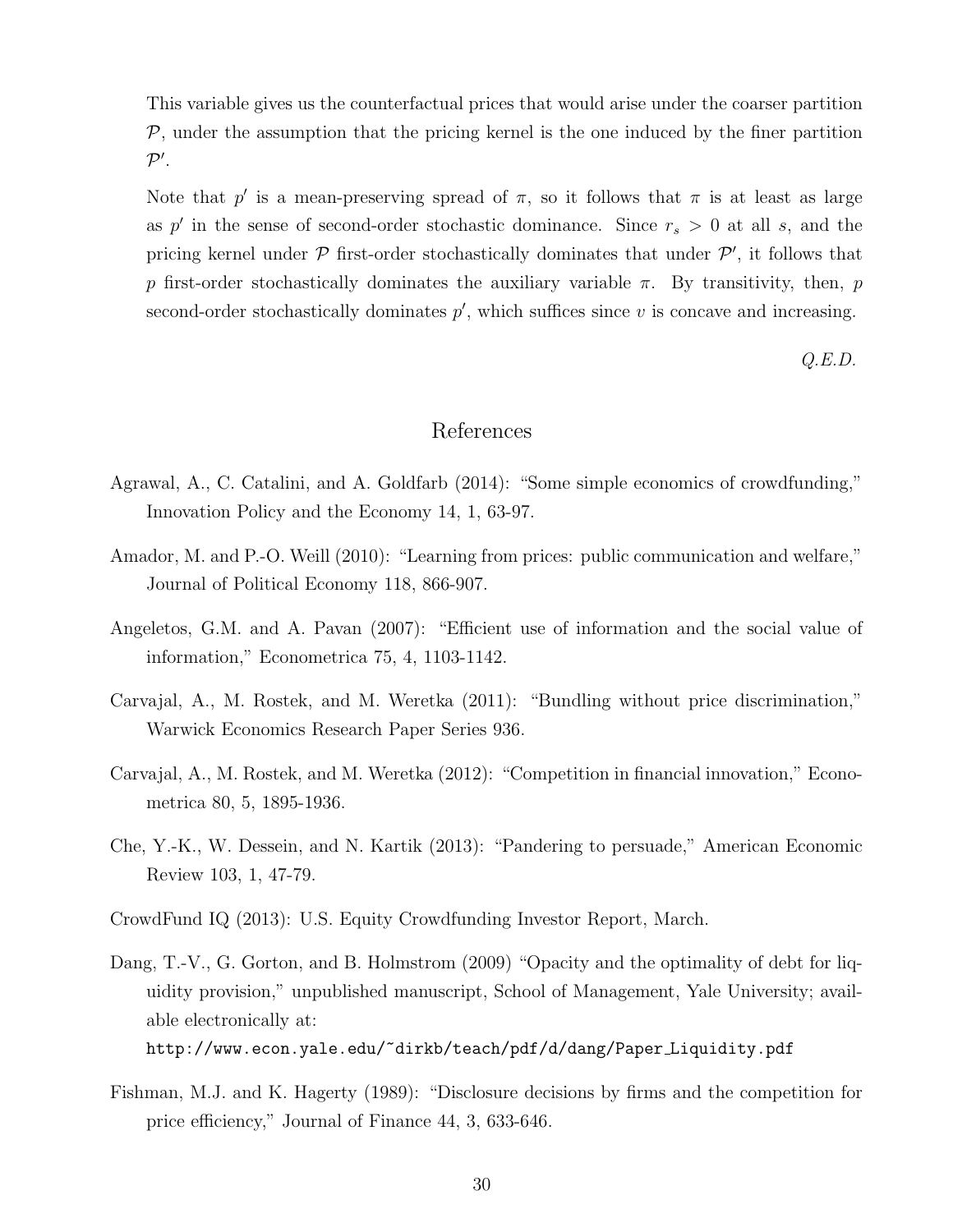- Gale, I. and J. Stiglitz (1989): "The informational content of initial public offerings," Journal of Finance 44, 2, 469-477.
- Gentzkow, M. and E. Kamenica (2014): "Costly persuasion," American Economic Review 104, 5, 457-62.
- Guzik, S.S. (2014): "Regulation A+ offerings: A new era at the SEC," available electronically at: http://blogs.law.harvard.edu/corpgov/2014/01/15

- Hirshleifer, J. (1971): "The private and social value of information and the reward to inventive activity," American Economic Review 61, 4, 561-574.
- Holmstrom, B. (2009): "Comment on "The credit rating crisis"," in D. Acemoglu, K. Rogoff, and M. Woodford (eds.), NBER Macroeconomics Annual 24, 215-222.
- Kamenica, E. and M. Gentzkow (2011): "Bayesian persuasion," American Economic Review 101, 6, 2590-2615.
- Kurlat, P. and L. Veldkamp (2013): "Should we regulate financial information?" Stern School of Business Working Paper EC-12-15.
- Latham & Watkins LLP (2013): The JOBS Act After One Year: A Review of the New IPO Playbook, available electronically at: http://www.sec.gov/info/smallbus/acsec/acsec-091713-lathamreport-slides.pdf
- Milgrom, P. (1981): "Good news and bad news: Representation theorems and applications," Bell Journal of Economics 12, 2, 380-91.
- Milgrom, P. and J. Roberts (1986): "Relying on the information of interested parties," RAND Journal of Economics 17, 1, 18-32.
- Morris, S. and H.S. Shin (2002): "The social value of public information," American Economic Review 92, 5, 1521-1534.
- Morris, S. and H.S. Shin (2007): "Optimal communication," Journal of the European Economic Association (Papers and Proceedings) 5, 2-3, 594-602.
- Morris, S. and H.S. Shin (2012): "Contagious adverse selection," American Economic Journal: Macroeconomics 4, 1, 1-21.
- Pagano, M. and P. Volpin (2012): "Securitization, transparency and liquidity," Review of Financial Studies 25, 8, 2417-2453.